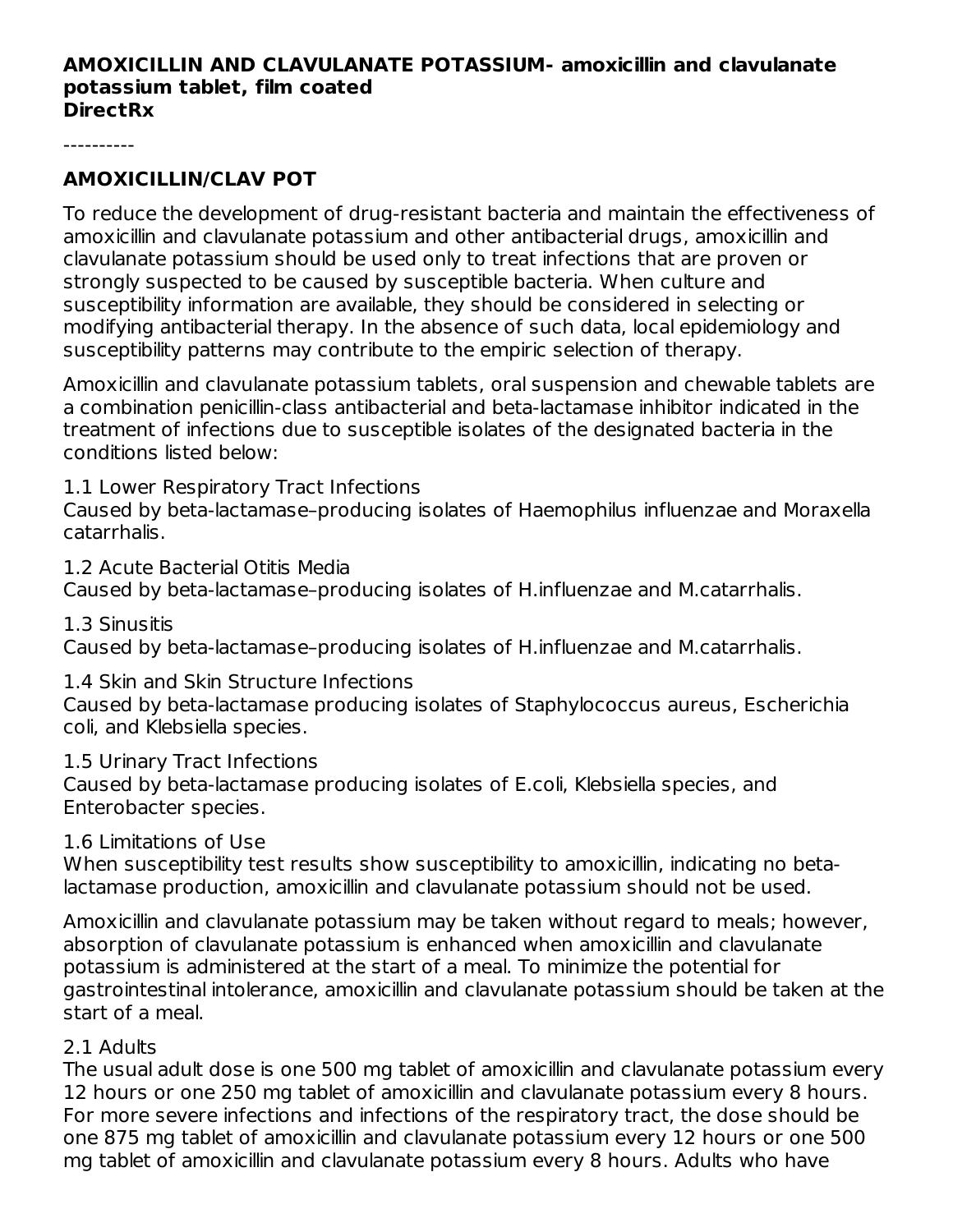difficulty swallowing may be given the 125 mg/5 mL or 250 mg/5 mL suspension in place of the 500 mg tablet. The 200 mg/5 mL suspension or the 400 mg/5 mL suspension may be used in place of the 875 mg tablet.

Two 250 mg tablets of amoxicillin and clavulanate potassium should not be substituted for one 500 mg tablet of amoxicillin and clavulanate potassium. Since both the 250 mg and 500 mg tablets of amoxicillin and clavulanate potassium contain the same amount of clavulanic acid (125 mg, as the potassium salt), two 250 mg tablets are not equivalent to one 500 mg tablet of amoxicillin and clavulanate potassium.

The 250 mg tablet of amoxicillin and clavulanate potassium and the 250 mg chewable tablet should not be substituted for each other, as they are not interchangeable. The 250 mg tablet of amoxicillin and clavulanate potassium and the 250 mg chewable tablet do not contain the same amount of clavulanic acid (as the potassium salt). The 250 mg tablet of amoxicillin and clavulanate potassium contains 125 mg of clavulanic acid, whereas the 250 mg chewable tablet contains 62.5 mg of clavulanic acid.

2.2 Pediatric Patients

Based on the amoxicillin component, amoxicillin and clavulanate potassium should be dosed as follows:

Neonates and Infants Aged <12 weeks (<3 months)

The recommended dose of Amoxicillin and clavulanate potassium is 30 mg/kg/day divided every 12 hours, based on the amoxicillin component. Experience with the 200 mg/5 mL formulation in this age group is limited, and thus, use of the 125 mg/5 mL oral suspension is recommended.

Patients Aged 12 weeks (3 months) and Older

See dosing regimens provided in Table 1. The every 12 hour regimen is recommended as it is associated with significantly less diarrhea [see Clinical Studies (14.2)]. However, the every 12 hour suspension (200 mg/5 mL and 400 mg/5 mL) and chewable tablets (200 mg and 400 mg) contain aspartame and should not be used by phenylketonurics [see Warnings and Precautions (5.6)].

Table 1: Dosing in Patients Aged 12 weeks (3 months) and Older DOSING REGIMEN

Every 12 hours

Every 8 hours

INFECTION

200 mg/5 mL or 400 mg/5 mL oral suspension\*

125 mg/5 mL or 250 mg/5 mL oral suspension

Otitis media†, sinusitis, lower respiratory tract infections, and more severe infections

45 mg/kg/day every 12 hours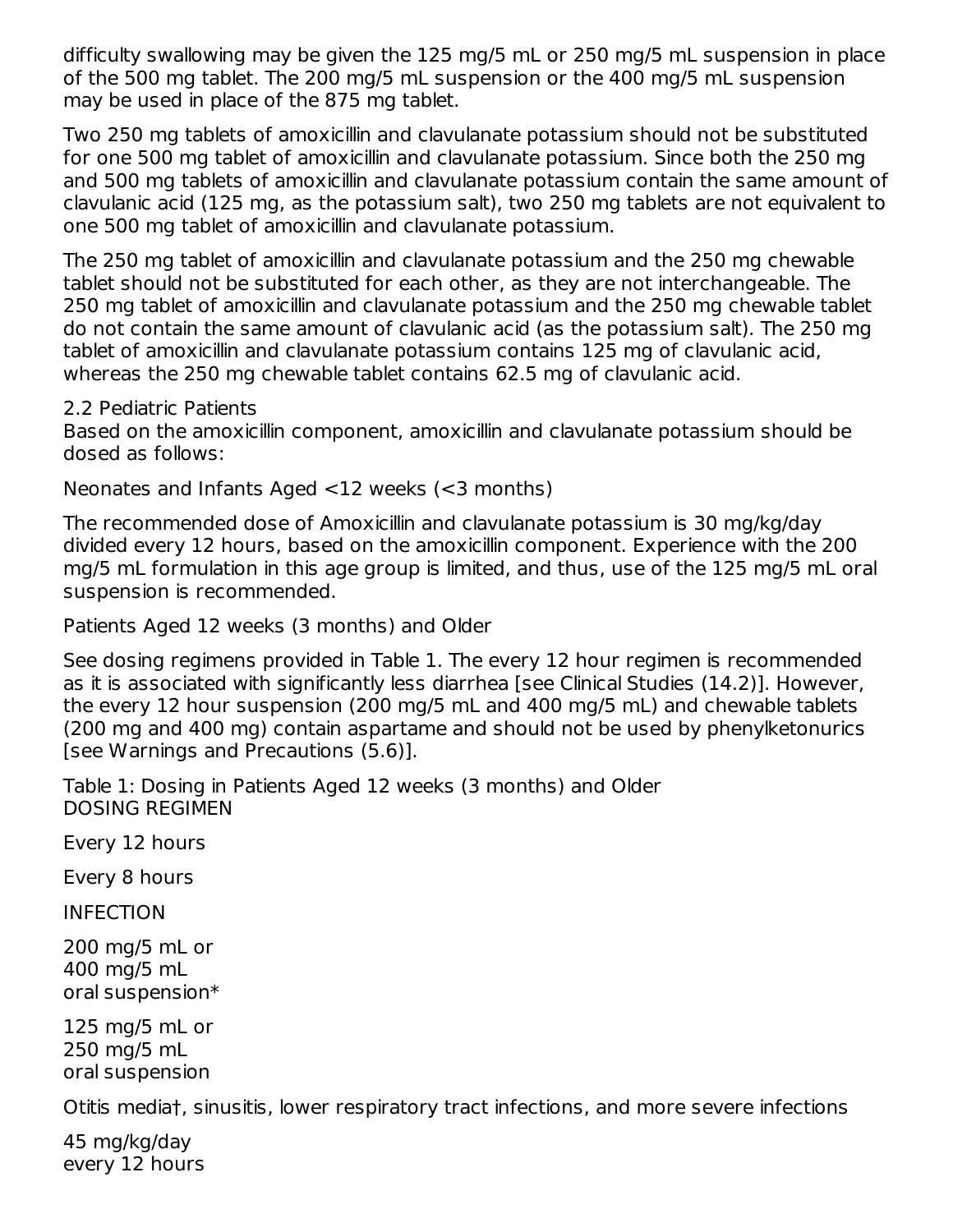40 mg/kg/day every 8 hours

Less severe infections

25 mg/kg/day every 12 hours

20 mg/kg/day every 8 hours

\* Each strength of suspension of amoxicillin and clavulanate potassium is available as a chewable tablet for use by older children.

† Duration of therapy studied and recommended for acute otitis media is 10 days.

Patients Weighing 40 kg or More

Pediatric patients weighing 40 kg or more should be dosed according to adult recommendations.

The 250 mg tablet of amoxicillin and clavulanate potassium should not be used until the child weighs at least 40 kg, due to the different amoxicillin to clavulanic acid ratios in the 250 mg tablet of amoxicillin and clavulanate potassium (250 mg/125 mg) versus the 250 mg chewable tablet of amoxicillin and clavulanate potassium (250 mg/62.5 mg).

### 2.3 Patients with Renal Impairment

Patients with impaired renal function do not generally require a reduction in dose unless the impairment is severe. Renal impairment patients with a glomerular filtration rate of <30 mL/min should not receive the 875-mg dose. Patients with a glomerular filtration rate of 10 to 30 mL/min should receive 500 mg or 250 mg every 12 hours, depending on the severity of the infection. Patients with a glomerular filtration rate less than 10 mL/min should receive 500 mg or 250 mg every 24 hours, depending on severity of the infection.

Hemodialysis patients should receive 500 mg or 250 mg every 24 hours, depending on severity of the infection. They should receive an additional dose both during and at the end of dialysis.

### 2.4 Directions for Mixing Oral Suspension

Prepare a suspension at time of dispensing as follows: Tap bottle until all the powder flows freely. Add approximately 2/3 of the total amount of water for reconstitution (see Table 2 below) and shake vigorously to suspend powder. Add remainder of the water and again shake vigorously.

Table 2: Amount of Water for Mixing Oral Suspension

Strength

Bottle Size

Amount of Water for Reconstitution

Contents of Each Teaspoonful (5 mL)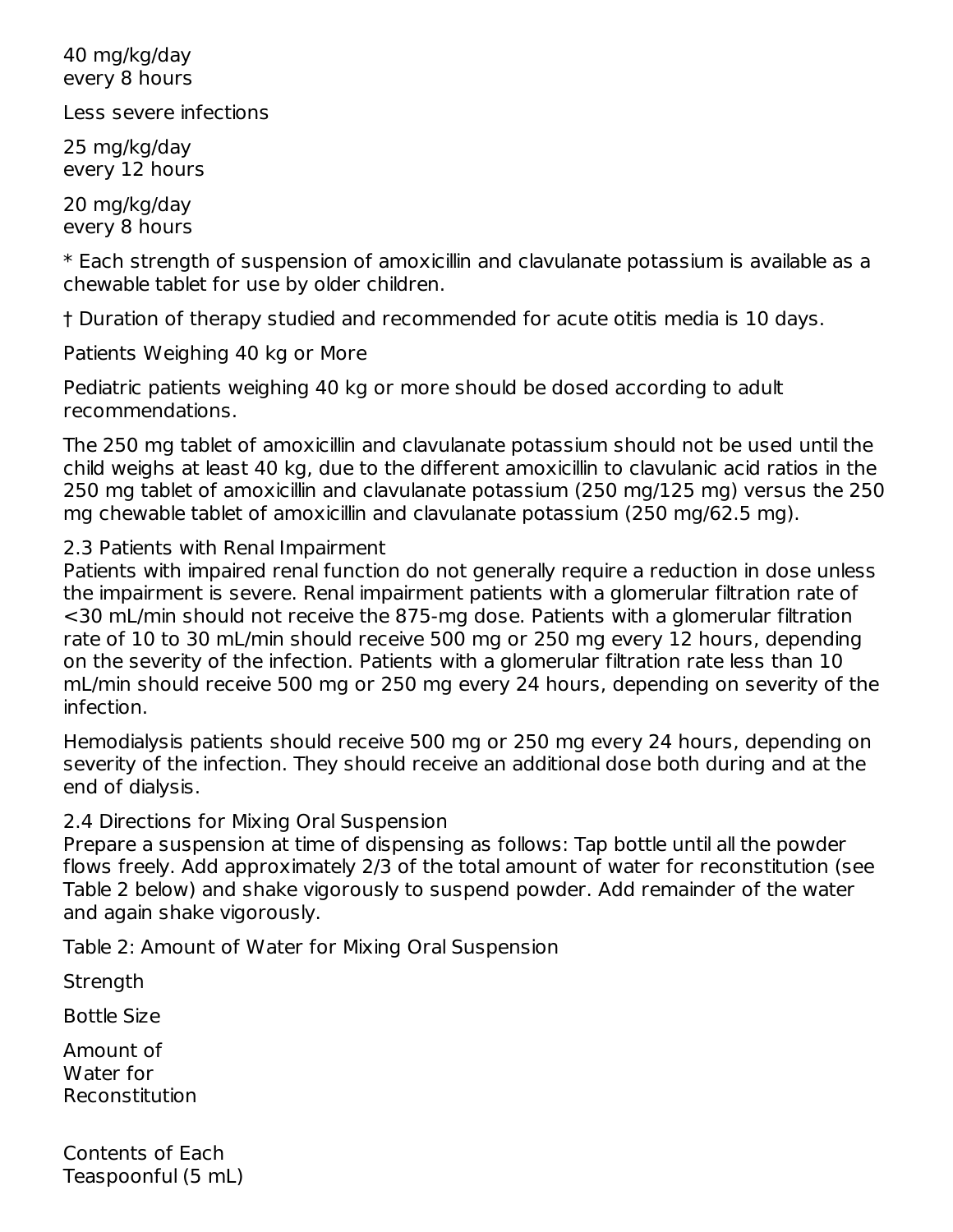200 mg/5 mL

100 mL

88 mL

200 mg amoxicillin and 28.5 mg of clavulanic acid as the potassium salt

400 mg/5 mL

100 mL

84 mL

400 mg amoxicillin and 57 mg of clavulanic acid as the potassium salt

Note: Shake oral suspension well before using. Reconstituted suspension must be stored under refrigeration and discarded after 10 days.

### **Tablets**

Amoxicillin and Clavulanate Potassium Tablets, USP, 250 mg/125 mg: Each film coated tablet, for oral administration, is white, capsule shaped, debossed GGN5 on one side and plain on the reverse side, and contains 250 mg amoxicillin as the trihydrate and 125 mg clavulanic acid as the potassium salt.

Amoxicillin and Clavulanate Potassium Tablets, USP, 500 mg/125 mg: Each film coated tablet, for oral administration, is white, oval-shaped, debossed GGN6 on one side and plain on the reverse side, and contains 500 mg amoxicillin as the trihydrate and 125 mg clavulanic acid as the potassium salt.

Amoxicillin and Clavulanate Potassium Tablets, USP, 875 mg/125 mg: Each film coated tablet, for oral administration, is white, capsule-shaped, scored and debossed GGN7 on one side and scored on the reverse side, and contains 875 mg amoxicillin as the trihydrate and 125 mg clavulanic acid as the potassium salt.

### For Oral Suspension

Amoxicillin and Clavulanate Potassium for Oral Suspension, USP, 200 mg/28.5 mg per 5 mL: as a dry, white powder. Each 5 mL of reconstituted orange-flavored suspension contains 200 mg amoxicillin as the trihydrate and 28.5 mg clavulanic acid as the potassium salt.

Amoxicillin and Clavulanate Potassium for Oral Suspension, USP, 400 mg/57 mg per 5 mL: as a dry, white powder. Each 5 mL of reconstituted orange-flavored suspension contains 400 mg amoxicillin as the trihydrate and 57 mg clavulanic acid as the potassium salt.

### Chewable Tablets

Amoxicillin and Clavulanate Potassium Tablets, USP, (Chewable) 200 mg/28.5 mg: Each chewable tablet is round, pink, cherry-banana flavored, embossed GGN2 on one side and plain on the reverse side, and contains 200 mg amoxicillin as the trihydrate and 28.5 mg clavulanic acid as the potassium salt.

Amoxicillin and Clavulanate Potassium Tablets, USP, (Chewable) 400 mg/57 mg: Each chewable tablet is round, pink, cherry-banana flavored, embossed GGN4 on one side and plain on the reverse side, and contains 400 mg amoxicillin as the trihydrate and 57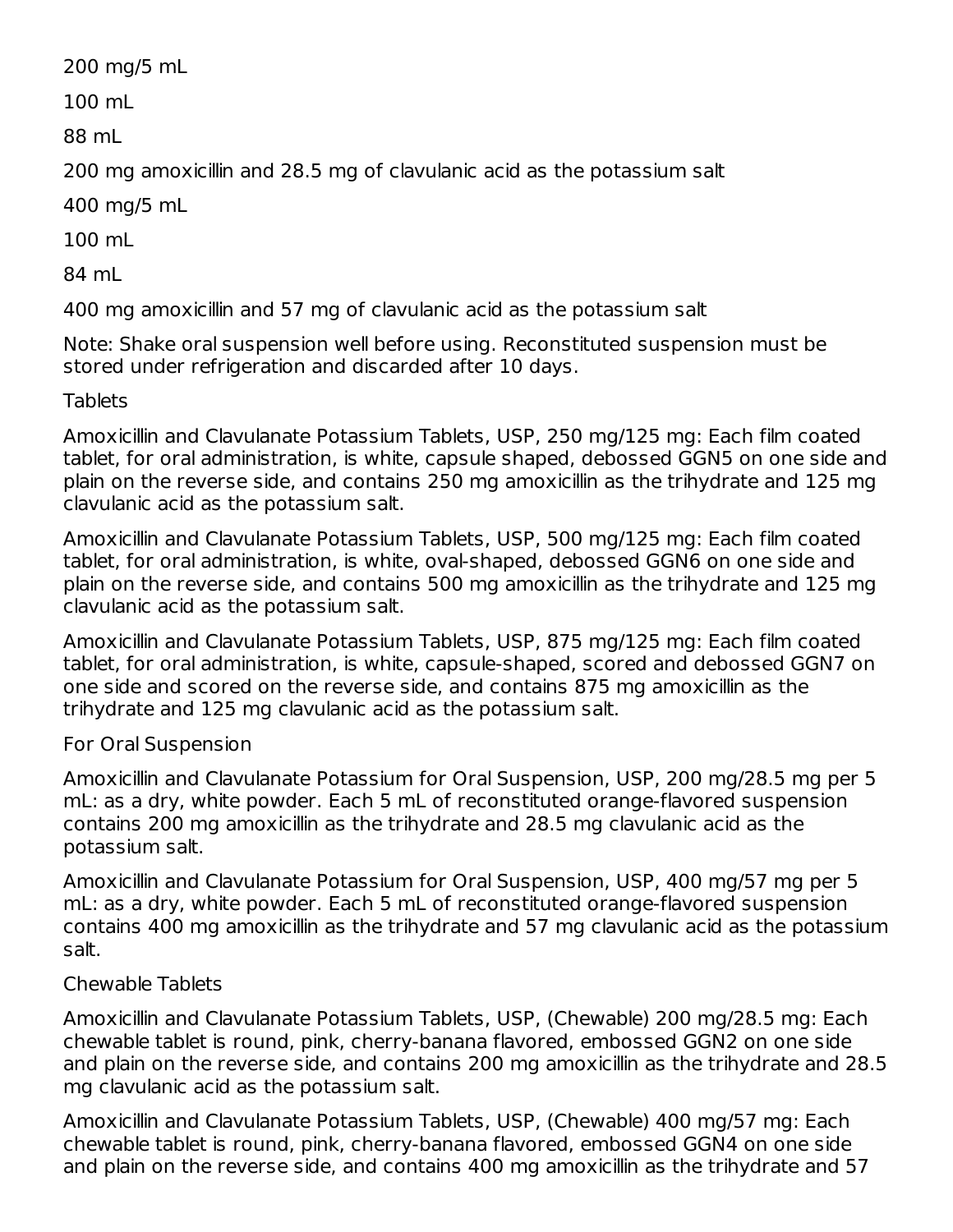mg clavulanic acid as the potassium salt.

The 250 mg tablet of amoxicillin and clavulanate potassium and the 250 mg chewable tablet should NOT be substituted for each other, as they are not interchangeable and the 250 mg tablet should not be used in children weighing less than 40 kg. The 250 mg tablet of amoxicillin and clavulanate potassium and the 250 mg chewable tablet do not contain the same amount of clavulanic acid. The 250 mg tablet of amoxicillin and clavulanate potassium contains 125 mg of clavulanic acid whereas the 250 mg chewable tablet contains 62.5 mg of clavulanic acid.

Two 250 mg tablets of amoxicillin and clavulanate potassium should NOT be substituted for one 500 mg tablet of amoxicillin and clavulanate potassium. Since both the 250 mg and 500 mg tablets of amoxicillin and clavulanate potassium contain the same amount of clavulanic acid (125 mg, as the potassium salt), two 250 mg tablets of amoxicillin and clavulanate potassium are not equivalent to one 500 mg tablet of amoxicillin and clavulanate potassium.

### 4.1 Serious Hypersensitivity Reactions

Amoxicillin and clavulanate potassium is contraindicated in patients with a history of serious hypersensitivity reactions (e.g., anaphylaxis or Stevens-Johnson syndrome) to amoxicillin, clavulanate or to other beta-lactam antibacterial drugs (e.g., penicillins and cephalosporins).

# 4.2 Cholestatic Jaundice/Hepatic Dysfunction

Amoxicillin and clavulanate potassium is contraindicated in patients with a previous history of cholestatic jaundice/hepatic dysfunction associated with amoxicillin and clavulanate potassium.

# 5.1 Hypersensitivity Reactions

Serious and occasionally fatal hypersensitivity (anaphylactic) reactions have been reported in patients receiving beta-lactam antibacterials, including amoxicillin and clavulanate potassium. These reactions are more likely to occur in individuals with a history of penicillin hypersensitivity and/or a history of sensitivity to multiple allergens. Before initiating therapy with amoxicillin and clavulanate potassium, careful inquiry should be made regarding previous hypersensitivity reactions to penicillins, cephalosporins, or other allergens. If an allergic reaction occurs, amoxicillin and clavulanate potassium should be discontinued and appropriate therapy instituted.

# 5.2 Hepatic Dysfunction

Hepatic dysfunction, including hepatitis and cholestatic jaundice has been associated with the use of amoxicillin and clavulanate potassium. Hepatic toxicity is usually reversible; however, deaths have been reported. Hepatic function should be monitored at regular intervals in patients with hepatic impairment.

# 5.3 Clostridium difficile Associated Diarrhea

Clostridium difficile associated diarrhea (CDAD) has been reported with use of nearly all antibacterial agents, including amoxicillin and clavulanate potassium, and may range in severity from mild diarrhea to fatal colitis. Treatment with antibacterial agents alters the normal flora of the colon leading to overgrowth of C.difficile.

C.difficile produces toxins A and B which contribute to the development of CDAD. Hypertoxin-producing strains of C.difficile cause increased morbidity and mortality, as these infections can be refractory to antimicrobial therapy and may require colectomy. CDAD must be considered in all patients who present with diarrhea following antibacterial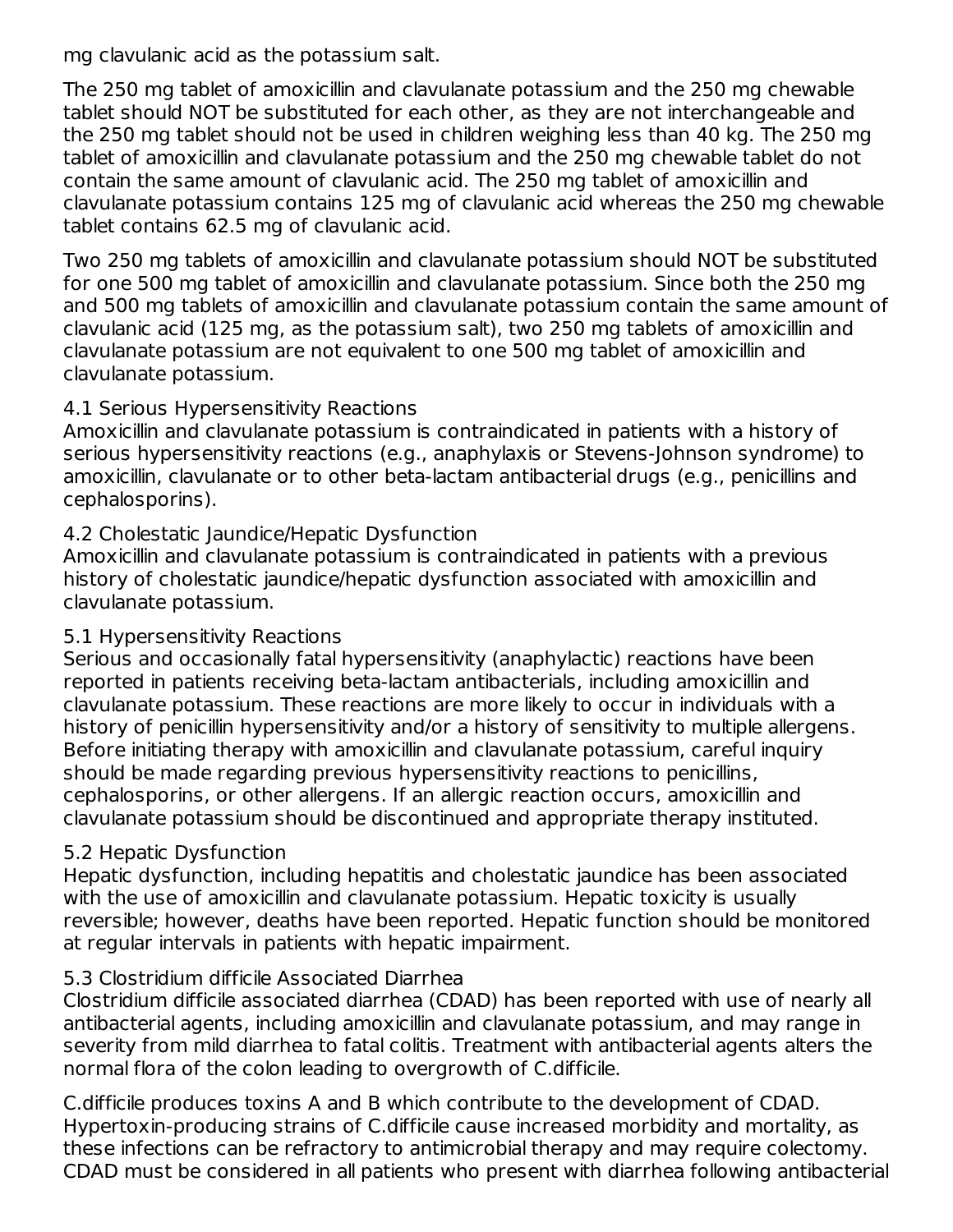use. Careful medical history is necessary since CDAD has been reported to occur over 2 months after the administration of antibacterial agents.

If CDAD is suspected or confirmed, ongoing antibacterial use not directed against C.difficile may need to be discontinued. Appropriate fluid and electrolyte management, protein supplementation, antibacterial treatment of C.difficile, and surgical evaluation should be instituted as clinically indicated.

5.4 Skin Rash in Patients with Mononucleosis

A high percentage of patients with mononucleosis who receive amoxicillin develop an erythematous skin rash. Thus, amoxicillin and clavulanate potassium should not be administered to patients with mononucleosis.

5.5 Potential for Microbial Overgrowth

The possibility of superinfections with fungal or bacterial pathogens should be considered during therapy. If superinfection occurs, amoxicillin/clavulanate potassium should be discontinued and appropriate therapy instituted.

# 5.6 Phenylketonurics

Amoxicillin and clavulanate potassium chewable tablets and amoxicillin and clavulanate potassium for oral suspension contain aspartame which contains phenylalanine. Each 200 mg chewable tablet of amoxicillin and clavulanate potassium contains 2 mg phenylalanine; each 400 mg chewable tablet contains 4 mg phenylalanine; each 5 mL of either the 200 mg/5 mL or 400 mg/5 mL oral suspension contains 7 mg phenylalanine. The other formulations of amoxicillin and clavulanate potassium do not contain phenylalanine.

# 5.7 Development of Drug-Resistant Bacteria

Prescribing amoxicillin and clavulanate potassium in the absence of a proven or strongly suspected bacterial infection is unlikely to provide benefit to the patient, and increases the risk of the development of drug-resistant bacteria.

The following are discussed in more detail in other sections of the labeling:

•

Anaphylactic reactions [see Warnings and Precautions (5.1)]

•

Hepatic Dysfunction [see Warnings and Precautions (5.2)]

•

CDAD [see Warnings and Precautions (5.3)]

6.1 Clinical Trials Experience

Because clinical trials are conducted under widely varying conditions, adverse reaction rates observed in the clinical trials of a drug cannot be directly compared to rates in the clinical trials of another drug and may not reflect the rates observed in practice.

The most frequently reported adverse reactions were diarrhea/loose stools (9%), nausea (3%), skin rashes and urticaria (3%), vomiting (1%) and vaginitis (1%). Less than 3% of patients discontinued therapy because of drug-related adverse reactions. The overall incidence of adverse reactions, and in particular diarrhea, increased with the higher recommended dose. Other less frequently reported adverse reactions (<1%) include: Abdominal discomfort, flatulence, and headache.

In pediatric patients (aged 2 months to 12 years), 1 US/Canadian clinical trial was conducted which compared 45/6.4 mg/kg/day (divided every 12 hours) of amoxicillin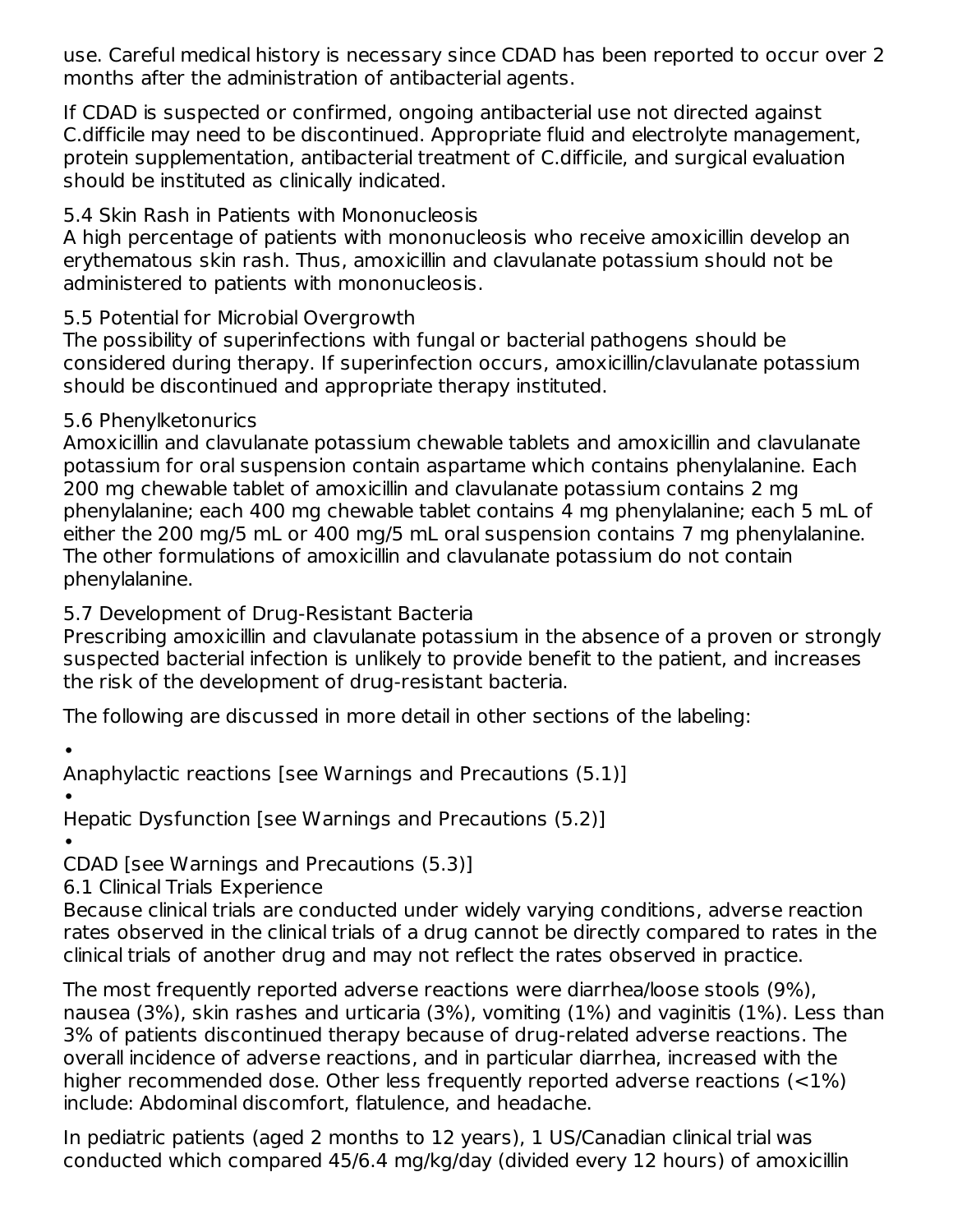and clavulanate potassium for 10 days versus 40/10 mg/kg/day (divided every 8 hours) of amoxicillin and clavulanate potassium for 10 days in the treatment of acute otitis media. A total of 575 patients were enrolled, and only the suspension formulations were used in this trial. Overall, the adverse reactions seen were comparable to that noted above; however, there were differences in the rates of diarrhea, skin rashes/urticaria, and diaper area rashes [see Clinical Studies (14.2)].

### 6.2 Post-Marketing Experience

In addition to adverse reactions reported from clinical trials, the following have been identified during post-marketing use of amoxicillin and clavulanate potassium. Because they are reported voluntarily from a population of unknown size, estimates of frequency cannot be made. These events have been chosen for inclusion due to a combination of their seriousness, frequency of reporting, or potential causal connection to amoxicillin and clavulanate potassium.

Gastrointestinal: Indigestion, gastritis, stomatitis, glossitis, black "hairy" tongue, mucocutaneous candidiasis, enterocolitis, and hemorrhagic/pseudomembranous colitis. Onset of pseudomembranous colitis symptoms may occur during or after antibiotic treatment [see Warnings and Precautions (5.3)].

Hypersensitivity Reactions: Pruritus, angioedema, serum sickness–like reactions (urticaria or skin rash accompanied by arthritis, arthralgia, myalgia, and frequently fever), erythema multiforme, Stevens-Johnson syndrome, acute generalized exanthematous pustulosis, hypersensitivity vasculitis, and cases of exfoliative dermatitis (including toxic epidermal necrolysis) have been reported [see Warnings and Precautions (5.1)].

Liver: Hepatic dysfunction, including hepatitis and cholestatic jaundice, increases in serum transaminases (AST and/or ALT), serum bilirubin, and/or alkaline phosphatase, has been reported with amoxicillin and clavulanate potassium. It has been reported more commonly in the elderly, in males, or in patients on prolonged treatment. The histologic findings on liver biopsy have consisted of predominantly cholestatic, hepatocellular, or mixed cholestatic-hepatocellular changes. The onset of signs/symptoms of hepatic dysfunction may occur during or several weeks after therapy has been discontinued. The hepatic dysfunction, which may be severe, is usually reversible. Deaths have been reported [see Contraindications (4.2), Warnings and Precautions (5.2)].

Renal: Interstitial nephritis, hematuria, and crystalluria have been reported [see Overdosage (10)].

Hemic and Lymphatic Systems: Anemia, including hemolytic anemia, thrombocytopenia, thrombocytopenic purpura, eosinophilia, leukopenia, and agranulocytosis have been reported. These reactions are usually reversible on discontinuation of therapy and are believed to be hypersensitivity phenomena. Thrombocytosis was noted in less than 1% of the patients treated with amoxicillin and clavulanate potassium. There have been reports of increased prothrombin time in patients receiving amoxicillin and clavulanate potassium and anticoagulant therapy concomitantly [see Drug Interactions (7.2)].

Central Nervous System: Agitation, anxiety, behavioral changes, confusion, convulsions, dizziness, insomnia, and reversible hyperactivity have been reported.

Miscellaneous: Tooth discoloration (brown, yellow, or gray staining) has been reported. Most reports occurred in pediatric patients. Discoloration was reduced or eliminated with brushing or dental cleaning in most cases.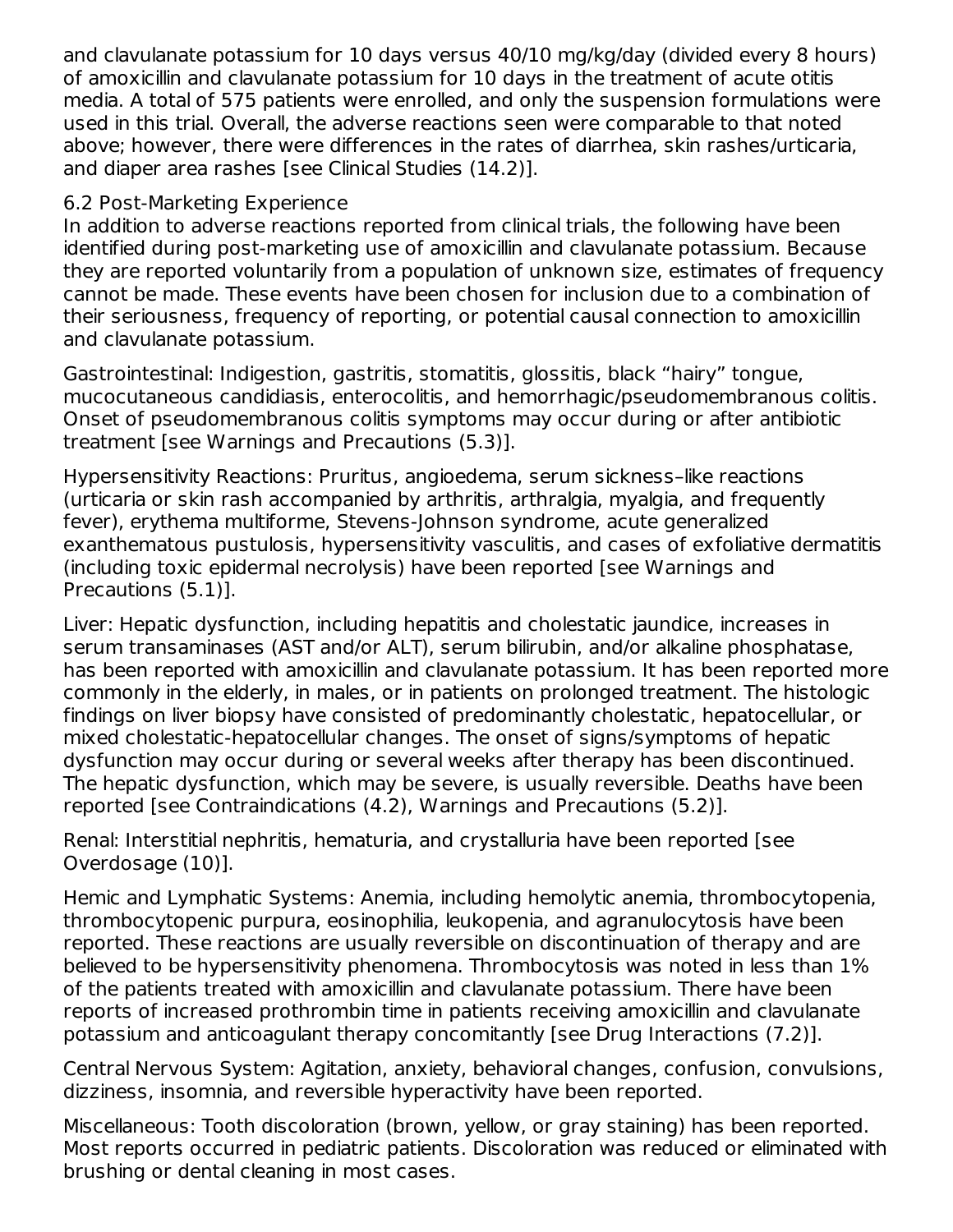## 7.1 Probenecid

Probenecid decreases the renal tubular secretion of amoxicillin but does not delay renal excretion of clavulanic acid. Concurrent use with amoxicillin and clavulanate potassium may result in increased and prolonged blood concentrations of amoxicillin. Coadministration of probenecid is not recommended.

### 7.2 Oral Anticoagulants

Abnormal prolongation of prothrombin time (increased international normalized ratio [INR]) has been reported in patients receiving amoxicillin and oral anticoagulants. Appropriate monitoring should be undertaken when anticoagulants are prescribed concurrently with amoxicillin and clavulanate potassium. Adjustments in the dose of oral anticoagulants may be necessary to maintain the desired level of anticoagulation.

### 7.3 Allopurinol

The concurrent administration of allopurinol and amoxicillin increases the incidence of rashes in patients receiving both drugs as compared to patients receiving amoxicillin alone. It is not known whether this potentiation of amoxicillin rashes is due to allopurinol or the hyperuricemia present in these patients.

### 7.4 Oral Contraceptives

Amoxicillin and clavulanate potassium may affect intestinal flora, leading to lower estrogen reabsorption and reduced efficacy of combined oral estrogen/progesterone contraceptives.

### 7.5 Effects on Laboratory Tests

High urine concentrations of amoxicillin may result in false-positive reactions when testing for the presence of glucose in urine using CLINITEST®, Benedict's Solution, or Fehling's Solution. Since this effect may also occur with amoxicillin and clavulanate potassium, it is recommended that glucose tests based on enzymatic glucose oxidase reactions be used.

Following administration of amoxicillin to pregnant women, a transient decrease in plasma concentration of total conjugated estriol, estriol-glucuronide, conjugated estrone, and estradiol has been noted.

#### 8.1 Pregnancy Teratogenic Effects

Reproduction studies performed in pregnant rats and mice given amoxicillin and clavulanate potassium (2:1 ratio formulation of amoxicillin:clavulanate) at oral doses up to 1200 mg/kg/day revealed no evidence of harm to the fetus due to amoxicillin and clavulanate potassium. The amoxicillin doses in rats and mice (based on body surface area) were approximately 4 and 2 times the maximum recommended adult human oral dose (875 mg every 12 hours). For clavulanate, these dose multiples were approximately 9 and 4 times the maximum recommended adult human oral dose (125 mg every 8 hours). There are, however, no adequate and well-controlled studies in pregnant women. Because animal reproduction studies are not always predictive of human response, this drug should be used during pregnancy only if clearly needed.

# 8.2 Labor and Delivery

Oral ampicillin-class antibiotics are poorly absorbed during labor. It is not known whether use of amoxicillin/clavulanate potassium in humans during labor or delivery has immediate or delayed adverse effects on the fetus, prolongs the duration of labor, or increases the likelihood of the necessity for an obstetrical intervention.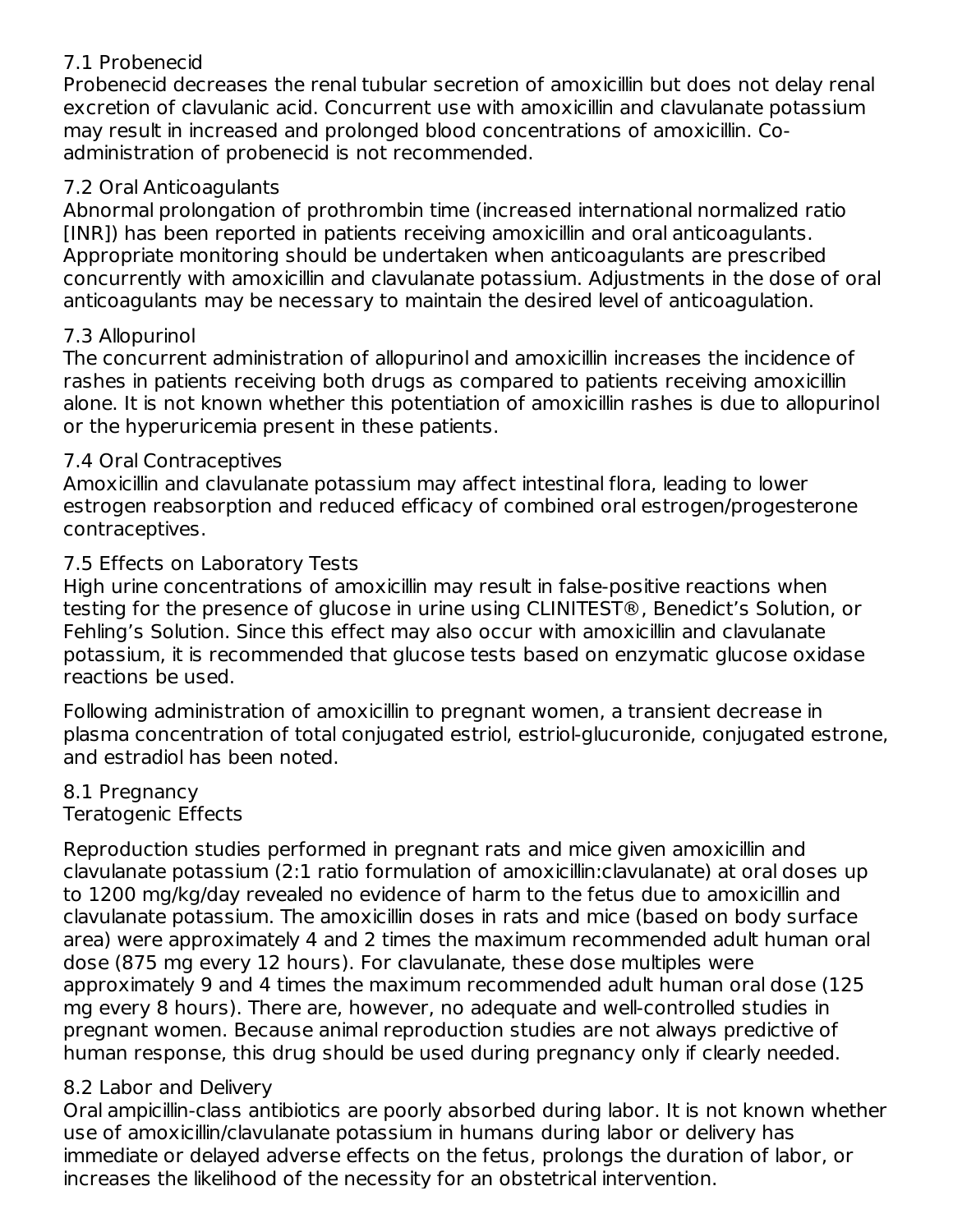### 8.3 Nursing Mothers

Amoxicillin has been shown to be excreted in human milk. Amoxicillin/clavulanate potassium use by nursing mothers may lead to sensitization of infants. Caution should be exercised when amoxicillin/clavulanate potassium is administered to a nursing woman.

increases the likelihood of the necessity for an obstetrical intervention.

### 8.4 Pediatric Use

The safety and effectiveness of amoxicillin and clavulanate potassium for oral suspension and chewable tablets have been established in pediatric patients. Use of amoxicillin and clavulanate potassium in pediatric patients is supported by evidence from studies of amoxicillin and clavulanate potassium tablets in adults with additional data from a study of amoxicillin and clavulanate potassium for oral suspension in pediatric patients aged 2 months to 12 years with acute otitis media [see Clinical Studies (14.2)].

Because of incompletely developed renal function in neonates and young infants, the elimination of amoxicillin may be delayed; clavulanate elimination is unaltered in this age group. Dosing of amoxicillin and clavulanate potassium should be modified in pediatric patients aged <12 weeks (<3 months) [see Dosage and Administration (2.2)].

### 8.5 Geriatric Use

Of the 3,119 patients in an analysis of clinical studies of amoxicillin and clavulanate potassium, 32% were ≥65 years old, and 14% were ≥75 years old. No overall differences in safety or effectiveness were observed between these subjects and younger subjects, and other reported clinical experience has not identified differences in responses between the elderly and younger patients, but greater sensitivity of some older individuals cannot be ruled out.

This drug is known to be substantially excreted by the kidney, and the risk of adverse reactions to this drug may be greater in patients with impaired renal function. Because elderly patients are more likely to have decreased renal function, care should be taken in dose selection, and it may be useful to monitor renal function.

### 8.6 Dosing in Renal Impairment

Amoxicillin is primarily eliminated by the kidney and dosage adjustment is usually required in patients with severe renal impairment (GFR <30 mL/min). See Patients with Renal Impairment (2.3) for specific recommendations in patients with renal impairment.

In case of overdosage, discontinue medication, treat symptomatically, and institute supportive measures as required. A prospective study of 51 pediatric patients at a poison-control center suggested that overdosages of less than 250 mg/kg of amoxicillin are not associated with significant clinical symptoms1.

Interstitial nephritis resulting in oliguric renal failure has been reported in patients after overdosage with amoxicillin/clavulanate potassium.

Crystalluria, in some cases leading to renal failure, has also been reported after amoxicillin/clavulanate potassium overdosage in adult and pediatric patients. In case of overdosage, adequate fluid intake and diuresis should be maintained to reduce the risk of amoxicillin/clavulanate potassium crystalluria.

Renal impairment appears to be reversible with cessation of drug administration. High blood levels may occur more readily in patients with impaired renal function because of decreased renal clearance of amoxicillin/clavulanate potassium. Amoxicillin/clavulanate potassium may be removed from circulation by hemodialysis [see Dosage and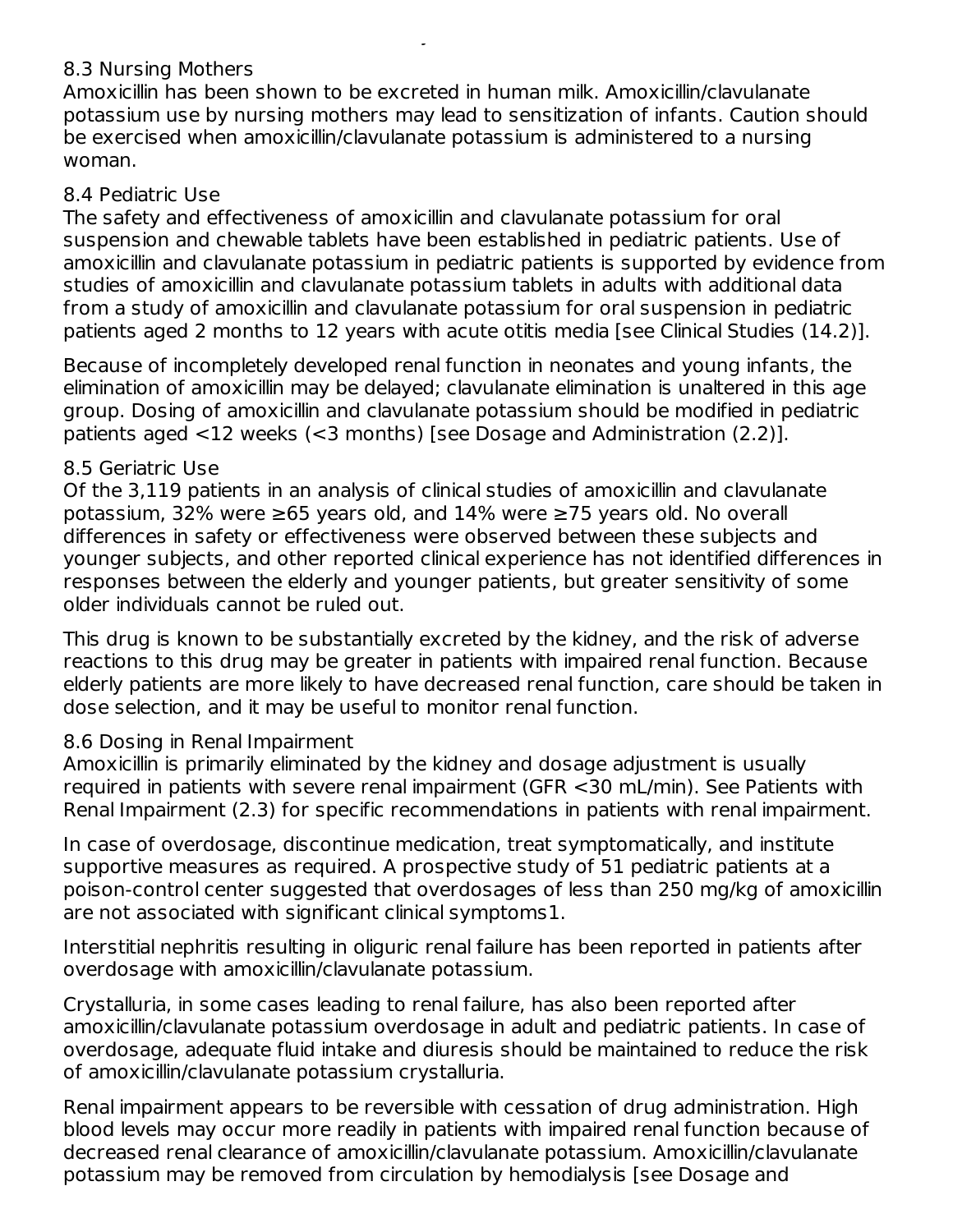Administration (2.3)].

Amoxicillin and clavulanate potassium tablets, USP; for oral suspension, USP; and chewable tablets, USP are oral antibacterial combinations consisting of amoxicillin and the beta-lactamase inhibitor, clavulanate potassium (the potassium salt of clavulanic acid). Amoxicillin is an analog of ampicillin, derived from the basic penicillin nucleus, 6 aminopenicillanic acid. The amoxicillin molecular formula is C16H19N3O5S•3H2O, and the molecular weight is 419.46. Chemically, amoxicillin is (2S,5R,6R)-6-[(R)-(-)-2-Amino-2- (phydroxyphenyl)acetamido]-3,3-dimethyl-7-oxo-4-thia-1-azabicyclo[3.2.0]heptane-2 carboxylic acid trihydrate and may be represented structurally as:

### amoxicillin-chemical-structure

Clavulanic acid is produced by the fermentation of Streptomyces clavuligerus. It is a beta-lactam structurally related to the penicillins and possesses the ability to inactivate some beta-lactamases by blocking the active sites of these enzymes. The clavulanate potassium molecular formula is C8H8KNO5, and the molecular weight is 237.25. Chemically, clavulanate potassium is potassium (Z)(2R,5R)-3-(2-hydroxyethylidene)-7 oxo-4-oxa-1-azabicyclo[3.2.0]-heptane-2-carboxylate and may be represented structurally as:

clavulanate-chemical-structure Inactive Ingredients

•

Tablets – Colloidal silicon dioxide, hypromellose, magnesium stearate, microcrystalline cellulose, sodium starch glycolate, talc, titanium dioxide, triethyl citrate, ethylcellulose, cetyl alcohol and sodium lauryl sulfate. In addition, the 875 mg/125 mg tablet contains crospovidone. Each tablet of amoxicillin and clavulanate potassium contains 0.63 mEq potassium.

•

For Oral Suspension – Aspartame, colloidal silicon dioxide, hydroxypropyl methylcellulose, mannitol, orange flavoring, precipitated silicon dioxide, succinic acid, xanthan gum, and golden syrup flavoring (caramel).

•

Chewable Tablets – Aspartame, banana flavoring, cherry flavoring, colloidal silicon dioxide, FD&C Red No. 40, magnesium stearate, mannitol, and sodium starch glycolate [see Warnings and Precautions (5.6)].

∘

Each 200 mg chewable tablet and each 5 mL of reconstituted 200 mg/5 mL oral suspension of amoxicillin and clavulanate potassium contains 0.14 mEq potassium ∘

Each 400 mg chewable tablet and each 5 mL of reconstituted 400 mg/5 mL oral suspension of amoxicillin and clavulanate potassium contains 0.29 mEq potassium

### 12.1 Mechanism of Action

Amoxicillin and clavulanate potassium is an antibacterial drug [see Microbiology 12.4]. 12.3 Pharmacokinetics

Mean amoxicillin and clavulanate potassium pharmacokinetic parameters in normal adults following administration of amoxicillin and clavulanate potassium tablets are shown in Table 3 and following administration of amoxicillin and clavulanate potassium for oral suspension and chewable tablets are shown in Table 4.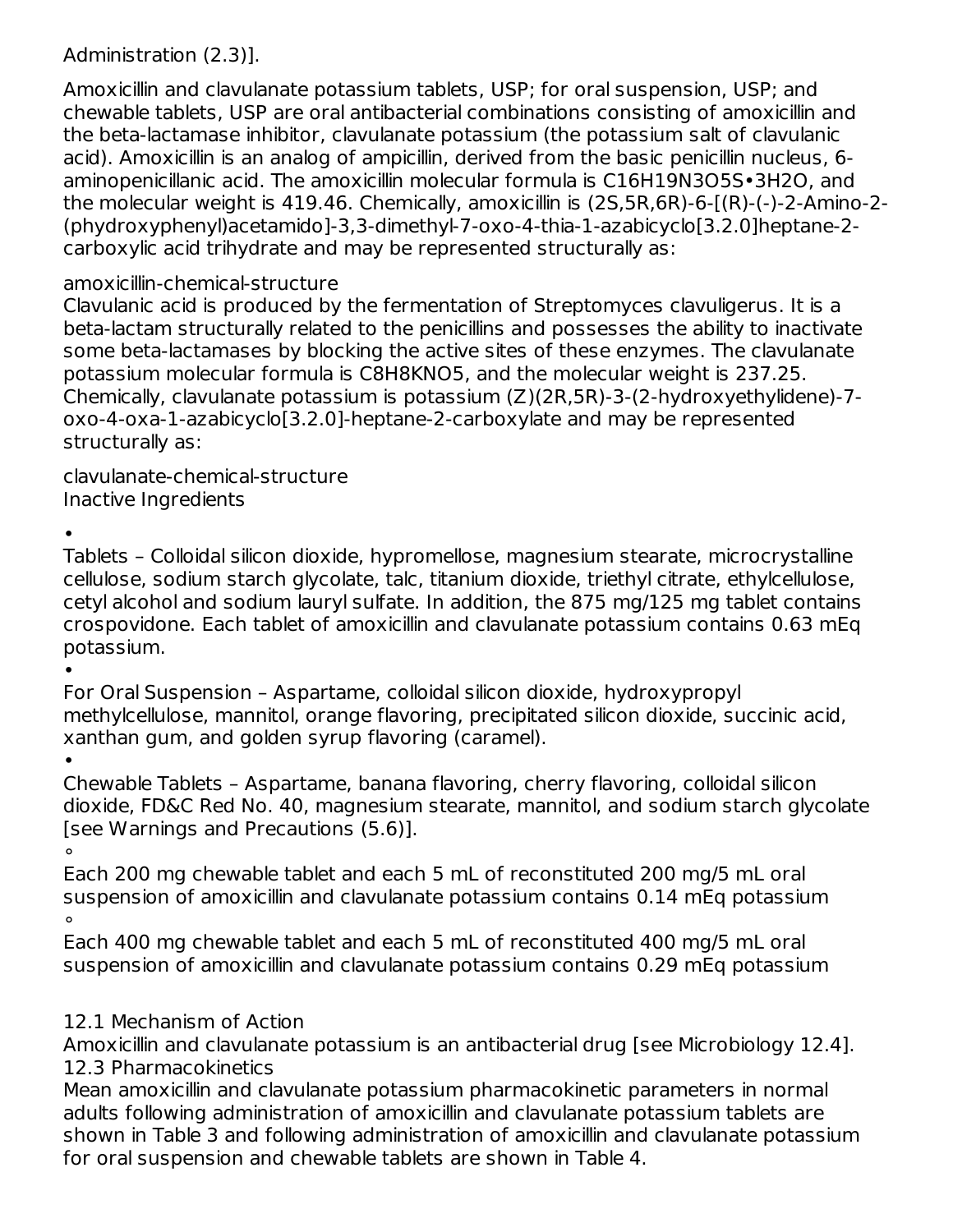Table 3: Mean (±S.D.) Amoxicillin and Clavulanate Potassium Pharmacokinetic Parameters\*, † with Amoxicillin and Clavulanate Potassium Tablets Dose and Regimen Cmax (mcg/mL) AUC0-24 (mcg•h/mL) Amoxicillin/Clavulanate potassium Amoxicillin Clavulanate potassium Amoxicillin Clavulanate potassium 250 mg/125 mg every 8 hours  $3.3 \pm 1.12$  $1.5 \pm 0.70$  $26.7 \pm 4.56$  $12.6 \pm 3.25$ 500 mg/125 mg every 12 hours  $6.5 \pm 1.41$  $1.8 \pm 0.61$  $33.4 \pm 6.76$  $8.6 \pm 1.95$ 500 mg/125 mg every 8 hours  $7.2 \pm 2.26$  $2.4 \pm 0.83$  $53.4 \pm 8.87$  $15.7 \pm 3.86$ 875 mg/125 mg every 12 hours  $11.6 \pm 2.78$  $2.2 \pm 0.99$  $53.5 \pm 12.31$  $10.2 + 3.04$  $*$  Mean ( $\pm$  standard deviation) values of 14 normal adults (N=15 for clavulanate potassium in the low-dose regimens). Peak concentrations occurred approximately 1.5 hours after the dose. † Amoxicillin/clavulanate potassium administered at the start of a light meal. Table 4: Mean (±S.D.) Amoxicillin and Clavulanate Potassium Pharmacokinetic Parameters\*, † with Amoxicillin and Clavulanate Potassium for Oral Suspension and Chewable Tablets Dose Cmax (mcg/mL) AUC0-24 (mcg•h/mL) Amoxicillin/Clavulanate potassium Amoxicillin Clavulanate potassium Amoxicillin Clavulanate potassium 400 mg/57 mg (5 mL of suspension)  $6.94 \pm 1.24$  $1.10 \pm 0.42$  $17.29 \pm 2.28$  $2.34 \pm 0.94$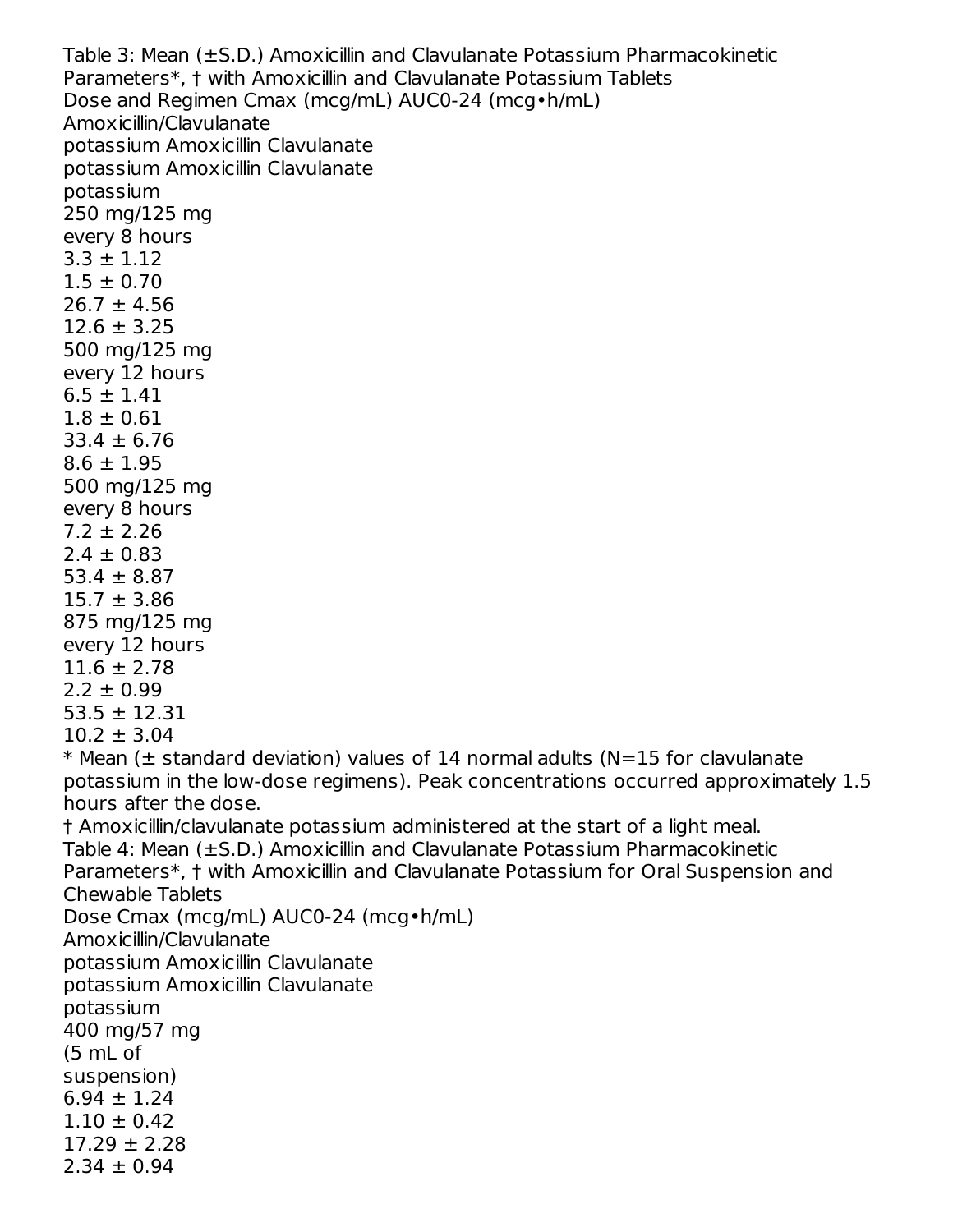400 mg/57 mg (1 chewable tablet)  $6.67 + 1.37$  $1.03 \pm 0.33$  $17.24 + 2.64$  $2.17 \pm 0.73$ 

\* Mean (± standard deviation) values of 28 normal adults. Peak concentrations occurred approximately 1 hour after the dose.

† Amoxicillin/clavulanate potassium administered at the start of a light meal. Oral administration of 5 mL of 250 mg/5 mL suspension of amoxicillin and clavulanate potassium or the equivalent dose of 10 mL of 125 mg/5 mL suspension of amoxicillin and clavulanate potassium provides average peak serum concentrations approximately 1 hour after dosing of 6.9 mcg/mL for amoxicillin and 1.6 mcg/mL for clavulanic acid. The areas under the serum concentration curves obtained during the first 4 hours after dosing were 12.6 mcg•h/mL for amoxicillin and 2.9 mcg•h/mL for clavulanic acid when 5 mL of 250 mg/5 mL suspension of amoxicillin and clavulanate potassium or equivalent dose of 10 mL of 125 mg/5 mL suspension of amoxicillin and clavulanate potassium were administered to normal adults. One 250 mg chewable tablet of amoxicillin and clavulanate potassium or two 125 mg chewable tablets of amoxicillin and clavulanate potassium are equivalent to 5 mL of 250 mg/5 mL suspension of amoxicillin and clavulanate potassium and provide similar serum concentrations of amoxicillin and clavulanic acid.

Amoxicillin serum concentrations achieved with amoxicillin and clavulanate potassium are similar to those produced by the oral administration of equivalent doses of amoxicillin alone. Time above the minimum inhibitory concentration of 1 mcg/mL for amoxicillin has been shown to be similar after corresponding every 12 hour and every 8 hour dosing regimens of amoxicillin and clavulanate potassium in adults and children. Absorption

Dosing in the fasted or fed state has minimal effect on the pharmacokinetics of amoxicillin. While amoxicillin and clavulanate potassium can be given without regard to meals, absorption of clavulanate potassium when taken with food is greater relative to the fasted state. In one study, the relative bioavailability of clavulanate was reduced when amoxicillin and clavulanate potassium was dosed at 30 and 150 minutes after the start of a high-fat breakfast.

**Distribution** 

Neither component in amoxicillin and clavulanate potassium is highly protein-bound; clavulanic acid is approximately 25% bound to human serum and amoxicillin approximately 18% bound.

Amoxicillin diffuses readily into most body tissues and fluids with the exception of the brain and spinal fluid.

Two hours after oral administration of a single 35 mg/kg dose of suspension of amoxicillin and clavulanate potassium to fasting children, average concentrations of 3 mcg/mL of amoxicillin and 0.5 mcg/mL of clavulanic acid were detected in middle ear effusions.

Metabolism and Excretion

The half-life of amoxicillin after the oral administration of amoxicillin and clavulanate potassium is 1.3 hours and that of clavulanic acid is 1 hour.

Approximately 50% to 70% of the amoxicillin and approximately 25% to 40% of the clavulanic acid are excreted unchanged in urine during the first 6 hours after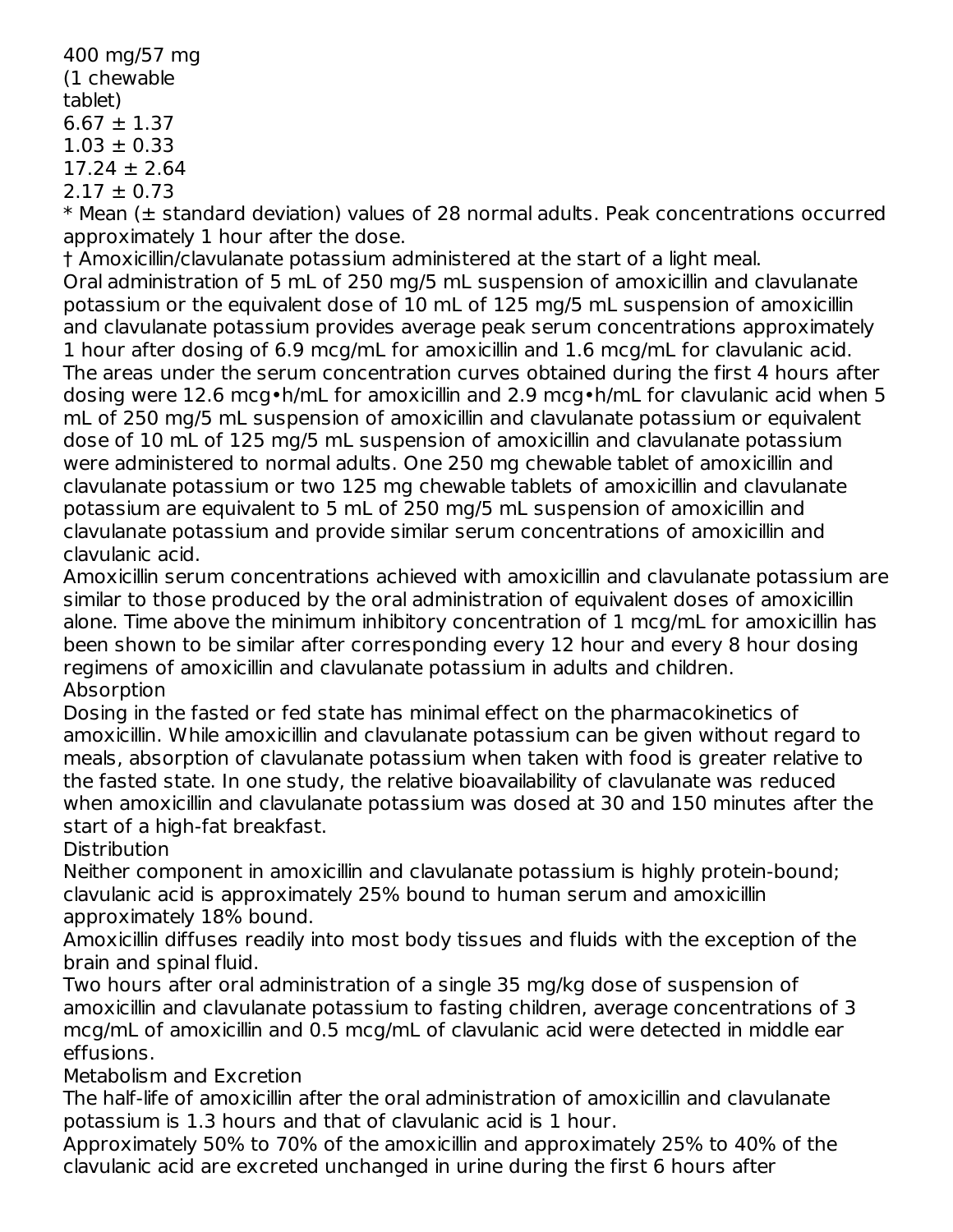administration of a single 250 mg or 500 mg tablet of amoxicillin and clavulanate potassium.

12.4 Microbiology

Amoxicillin is a semisynthetic antibiotic with in vitro bactericidal activity against Grampositive and Gram-negative bacteria. Amoxicillin is, however, susceptible to degradation by beta-lactamases, and therefore, the spectrum of activity does not include organisms which produce these enzymes. Clavulanic acid is a beta-lactam, structurally related to the penicillins, which possesses the ability to inactivate some beta-lactamase enzymes commonly found in microorganisms resistant to penicillins and cephalosporins. In particular, it has good activity against the clinically important plasmid-mediated betalactamases frequently responsible for transferred drug resistance.

The formulation of amoxicillin and clavulanic acid in amoxicillin and clavulanate potassium protects amoxicillin from degradation by some beta-lactamase enzymes and extends the antibiotic spectrum of amoxicillin to include many bacteria normally resistant to amoxicillin.

Amoxicillin/clavulanic acid has been shown to be active against most isolates of the following bacteria, both in vitro and in clinical infections as described in the INDICATIONS AND USAGE section.

Gram-positive Bacteria

Staphylococcus aureus

Gram-negative Bacteria

Enterobacter species

Escherichia coli

Haemophilus influenzae

Klebsiella species

Moraxella catarrhalis

The following in vitro data are available, but their clinical significance is unknown. At least 90 percent of the following bacteria exhibit an in vitro minimum inhibitory concentration (MIC) less than or equal to the susceptible breakpoint for amoxicillin/clavulanic acid. However, the efficacy of amoxicillin/clavulanic acid in treating clinical infections due to these bacteria has not been established in adequate and well-controlled clinical trials. Gram-positive Bacteria

Enterococcus faecalis

Staphylococcus epidermidis

Staphylococcus saprophyticus

Streptococcus pneumoniae

Streptococcus pyogenes

Viridans group Streptococcus

Gram-negative Bacteria

Eikenella corrodens

Proteus mirabilis

Anaerobic Bacteria

Bacteroides species including Bacteroides fragilis

Fusobacterium species

Peptostreptococcus species

Susceptibility Testing

For specific information regarding susceptibility test interpretive criteria and associated test methods and quality control standards recognized by FDA for this drug, please see: https://www.fda.gov/STIC.

13.1 Carcinogenesis, Mutagenesis, Impairment of Fertility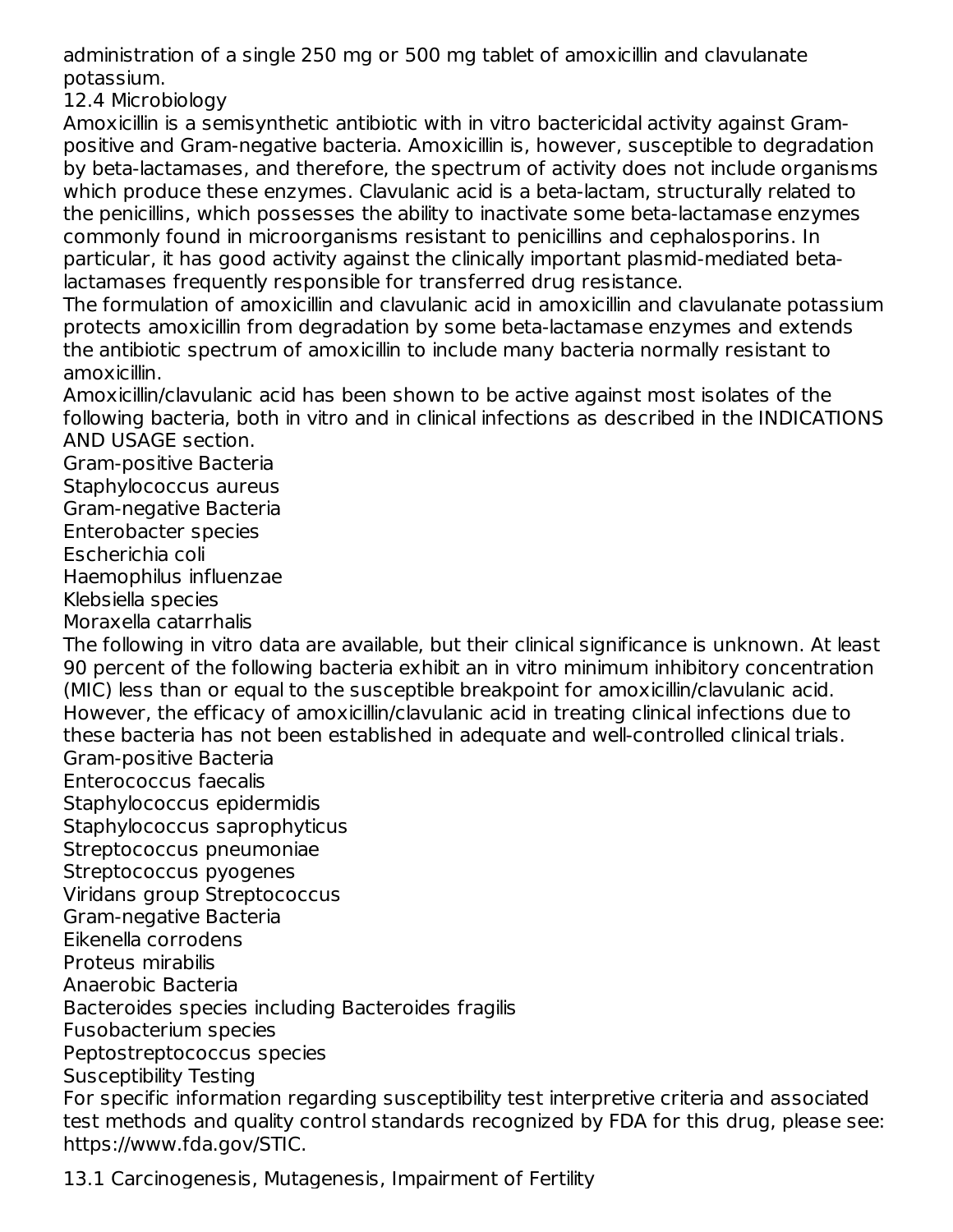13.1 Carcinogenesis, Mutagenesis, Impairment of Fertility Long-term studies in animals have not been performed to evaluate carcinogenic potential. Amoxicillin and clavulanate potassium (4:1 ratio formulation of amoxicillin:clavulanate) was non-mutagenic in the Ames bacterial mutation assay, and the yeast gene conversion assay. Amoxicillin and clavulanate potassium was weakly positive in the mouse lymphoma assay, but the trend toward increased mutation frequencies in this assay occurred at doses that were also associated with decreased cell survival. Amoxicillin and clavulanate potassium was negative in the mouse micronucleus test, and in the dominant lethal assay in mice. Potassium clavulanate alone was tested in the Ames bacterial mutation assay and in the mouse micronucleus test, and was negative in each of these assays.

Amoxicillin and clavulanate potassium (2:1 ratio formulation of amoxicillin:clavulanate) at oral doses of up to 1,200 mg/kg/day was found to have no effect on fertility and reproductive performance in rats. Based on body surface area, this dose of amoxicillin is approximately 4 times the maximum recommended adult human oral dose (875 mg every 12 hours). For clavulanate, the dose multiple is approximately 9 times higher than the maximum recommended adult human oral dose (125 mg every 8 hours), also based on body surface area.

14.1 Lower Respiratory Tract and Complicated Urinary Tract Infections Data from 2 pivotal trials in 1,191 patients treated for either lower respiratory tract infections or complicated urinary tract infections compared a regimen of 875 mg tablets of amoxicillin and clavulanate potassium every 12 hours to 500 mg tablets of amoxicillin and clavulanate potassium dosed every 8 hours (584 and 607 patients, respectively). Comparable efficacy was demonstrated between the every 12 hours and every 8 hours dosing regimens. There was no significant difference in the percentage of adverse events in each group. The most frequently reported adverse event was diarrhea; incidence rates were similar for the 875 mg every 12 hours and 500 mg every 8 hours dosing regimens (15% and 14%, respectively); however, there was a statistically significant difference ( $p < 0.05$ ) in rates of severe diarrhea or withdrawals with diarrhea between the regimens: 1% for 875 mg every 12 hours regimen versus 2% for the 500 mg every 8 hours regimen.

In one of these pivotal trials, patients with either pyelonephritis ( $n = 361$ ) or a complicated urinary tract infection (i.e., patients with abnormalities of the urinary tract that predispose to relapse of bacteriuria following eradication,  $n = 268$ ) were randomized (1:1) to receive either 875 mg tablets of amoxicillin and clavulanate potassium every 12 hours (n=308) or 500 mg tablets of amoxicillin and clavulanate potassium every 8 hours (n=321).

The number of bacteriologically evaluable patients was comparable between the two dosing regimens. Amoxicillin and clavulanate potassium produced comparable bacteriological success rates in patients assessed 2 to 4 days immediately following end of therapy. The bacteriologic efficacy rates were comparable at one of the follow-up visits (5 to 9 days post-therapy) and at a late post-therapy visit (in the majority of cases, this was 2 to 4 weeks post-therapy), as seen in Table 5.

Table 5: Bacteriologic efficacy rates for amoxicillin and clavulanate potassium Time Post Therapy 875 mg every

- 12 hours % (n) 500 mg every
- 8 hours % (n)
- 2 to 4 days
- 81% (58)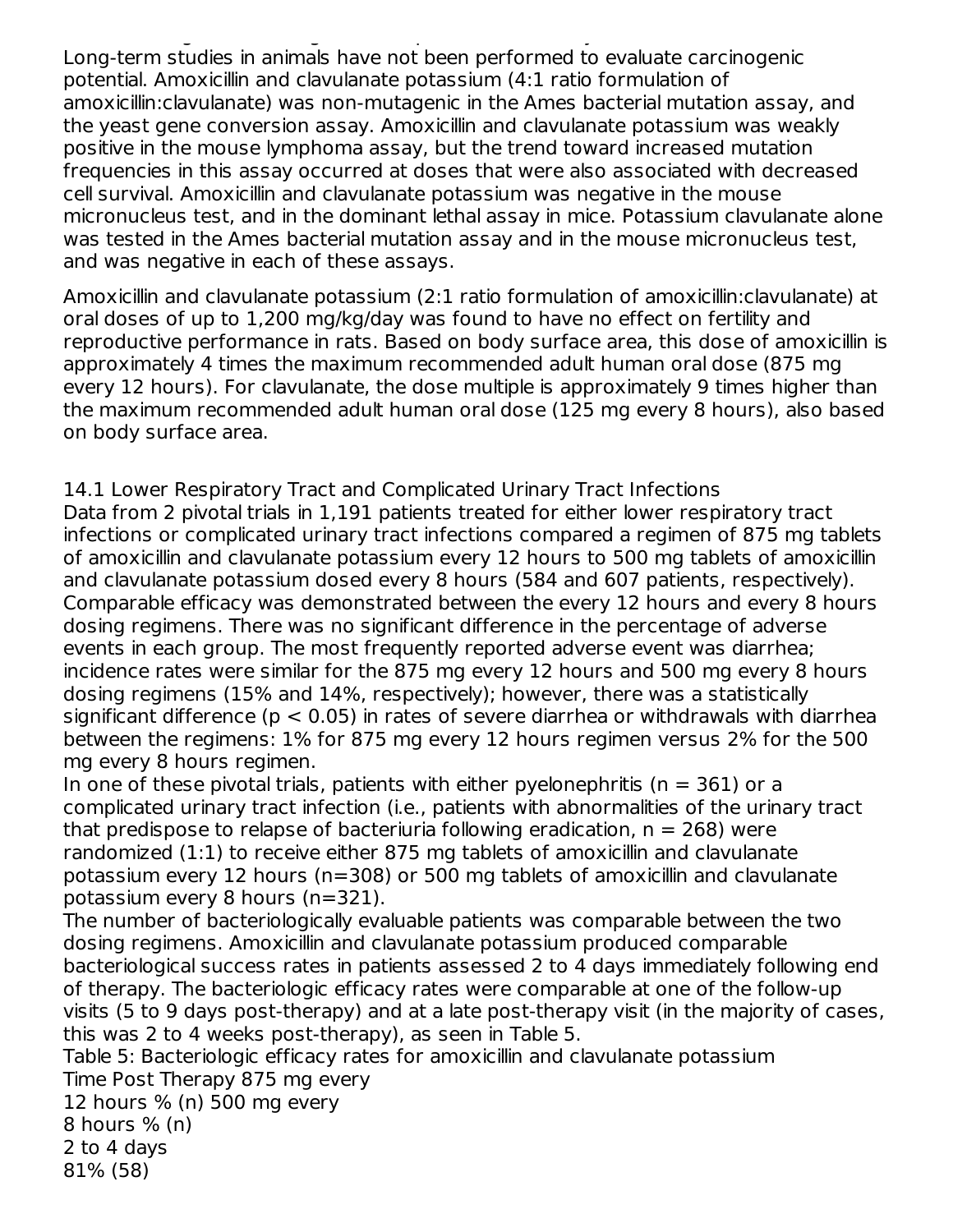80% (54) 5 to 9 days 58% (41) 52% (52) 2 to 4 weeks 52% (101) 55% (104)

As noted before, though there was no significant difference in the percentage of adverse events in each group, there was a statistically significant difference in rates of severe diarrhea or withdrawals with diarrhea between the regimens.

14.2 Acute Bacterial Otitis Media and Diarrhea in Pediatric Patients One US/Canadian clinical trial was conducted which compared 45/6.4 mg/kg/day (divided every 12 hours) of amoxicillin and clavulanate potassium for 10 days versus 40/10 mg/kg/day (divided every 8 hours) of amoxicillin and clavulanate potassium for 10 days in the treatment of acute otitis media. Only the suspension formulations were used in this trial. A total of 575 pediatric patients (aged 2 months to 12 years) were enrolled, with an even distribution among the 2 treatment groups and a comparable number of patients were evaluable (i.e.,  $\geq$  84%) per treatment group. Otitis media-specific criteria were required for eligibility and a strong correlation was found at the end of therapy and follow-up between these criteria and physician assessment of clinical response. The clinical efficacy rates at the end of therapy visit (defined as 2 to 4 days after the completion of therapy) and at the follow-up visit (defined as 22 to 28 days postcompletion of therapy) were comparable for the 2 treatment groups, with the following cure rates obtained for the evaluable patients: At end of therapy, 87% ( $n = 265$ ) and 82% (n = 260) for 45 mg/kg/day every 12 hours and 40 mg/kg/day every 8 hours, respectively. At follow-up, 67% ( $n = 249$ ) and 69% ( $n = 243$ ) for 45 mg/kg/day every 12 hours and 40 mg/kg/day every 8 hours, respectively.

Diarrhea was defined as either: (a) 3 or more watery or 4 or more loose/watery stools in 1 day; OR (b) 2 watery stools per day or 3 loose/watery stools per day for 2 consecutive days. The incidence of diarrhea was significantly lower in patients who received the every 12 hours regimen compared to patients who received the every 8 hours regimen (14% and 34%, respectively). In addition, the number of patients with either severe diarrhea or who were withdrawn with diarrhea was significantly lower in the every 12 hours treatment group (3% and 8% for the every 12 hours/10 day and every 8 hours/10 day, respectively). In the every 12 hours treatment group, 3 patients (1%) were withdrawn with an allergic reaction, while 1 patient in the every 8 hours group was withdrawn for this reason. The number of patients with a candidal infection of the diaper area was 4% and 6% for the every 12 hours and every 8 hours groups, respectively. It is not known if the finding of a statistically significant reduction in diarrhea with the oral suspensions dosed every 12 hours, versus suspensions dosed every 8 hours, can be extrapolated to the chewable tablets. The presence of mannitol in the chewable tablets may contribute to a different diarrhea profile. The every 12 hour oral suspensions (200

Swanson-Biearman B, Dean BS, Lopez G, Krenzelok EP. The effects of penicillin and cephalosporin ingestions in children less than six years of age. Vet Hum Toxicol. 1988; 30: 66-67.

mg/5 mL and 400 mg/5 mL) are sweetened with aspartame.

**Tablets** 

Amoxicillin and Clavulanate Potassium Tablets, USP, 250 mg/125 mg: Each film coated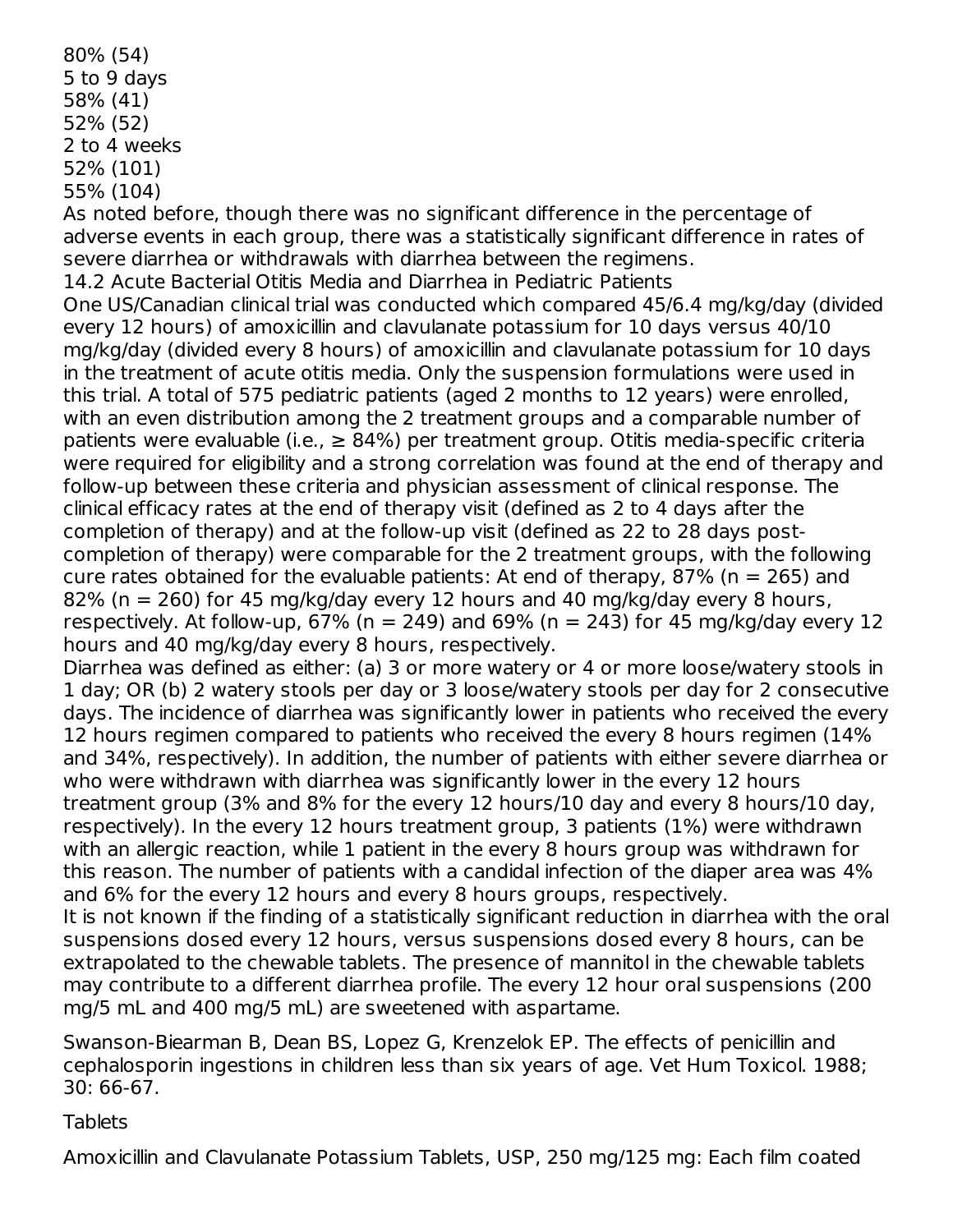tablet, for oral administration, is white, capsule shaped, debossed GGN5 on one side and plain on the reverse side, and contains 250 mg amoxicillin as the trihydrate and 125 mg clavulanic acid as the potassium salt.

### NDC 0781-1874-31 bottles of 30

Amoxicillin and Clavulanate Potassium Tablets, USP, 500 mg/125 mg: Each film coated tablet, for oral administration, is white, oval-shaped, debossed GGN6 on one side and plain on the reverse side, and contains 500 mg amoxicillin as the trihydrate and 125 mg clavulanic acid as the potassium salt.

NDC 0781-1831-20 bottles of 20

## NDC 0781-1831-13 Unit Dose (10 x 10) 100 film coated tablets

Amoxicillin and Clavulanate Potassium Tablets, USP, 875 mg/125 mg: Each film coated tablet, for oral administration, is white, capsule-shaped, scored and debossed GGN7 on one side and scored on the reverse side, and contains 875 mg amoxicillin as the trihydrate and 125 mg clavulanic acid as the potassium salt.

NDC 0781-1852-20 bottles of 20

NDC 0781-1852-13 Unit Dose (4 x 25) 100 film coated tablets

Store at 20° to 25°C (68° to 77°F) [see USP Controlled Room Temperature]. Dispense in original container; advise patient to keep in closed container.

### For Oral Suspension

Amoxicillin and Clavulanate Potassium for Oral Suspension, USP 200 mg/28.5 mg per 5 mL: as a dry, white powder. Each 5 mL of reconstituted orange-flavored suspension contains 200 mg amoxicillin as the trihydrate and 28.5 mg clavulanic acid as the potassium salt.

### NDC 0781-6102-46 100 mL bottle

Amoxicillin and Clavulanate Potassium for Oral Suspension, USP 400 mg/57 mg per 5 mL: as a dry, white powder. Each 5 mL of reconstituted orange-flavored suspension contains 400 mg amoxicillin as the trihydrate and 57 mg clavulanic acid as the potassium salt.

NDC 0781-6104-46 100 mL bottle

Store dry powder at 20° to 25°C (68° to 77°F) [see USP Controlled Room Temperature]. Dispense in original container; Store reconstituted suspension under refrigeration. Discard unused suspension after 10 days.

### Chewable Tablets

Amoxicillin and Clavulanate Potassium 200 mg/28.5 mg tablets, USP (chewable): Each chewable tablet is round, pink, cherry-banana flavored, embossed GGN2 on one side and plain on the reverse side, and contains 200 mg amoxicillin as the trihydrate and 28.5 mg clavulanic acid as the potassium salt.

### NDC 0781-1619-66 Carton of 20 (4 x 5) tablets

Amoxicillin and Clavulanate Potassium 400 mg/57 mg tablets, USP (chewable): Each chewable tablet is round, pink, cherry-banana flavored, embossed GGN4 on one side and plain on the reverse side, and contains 400 mg amoxicillin as the trihydrate and 57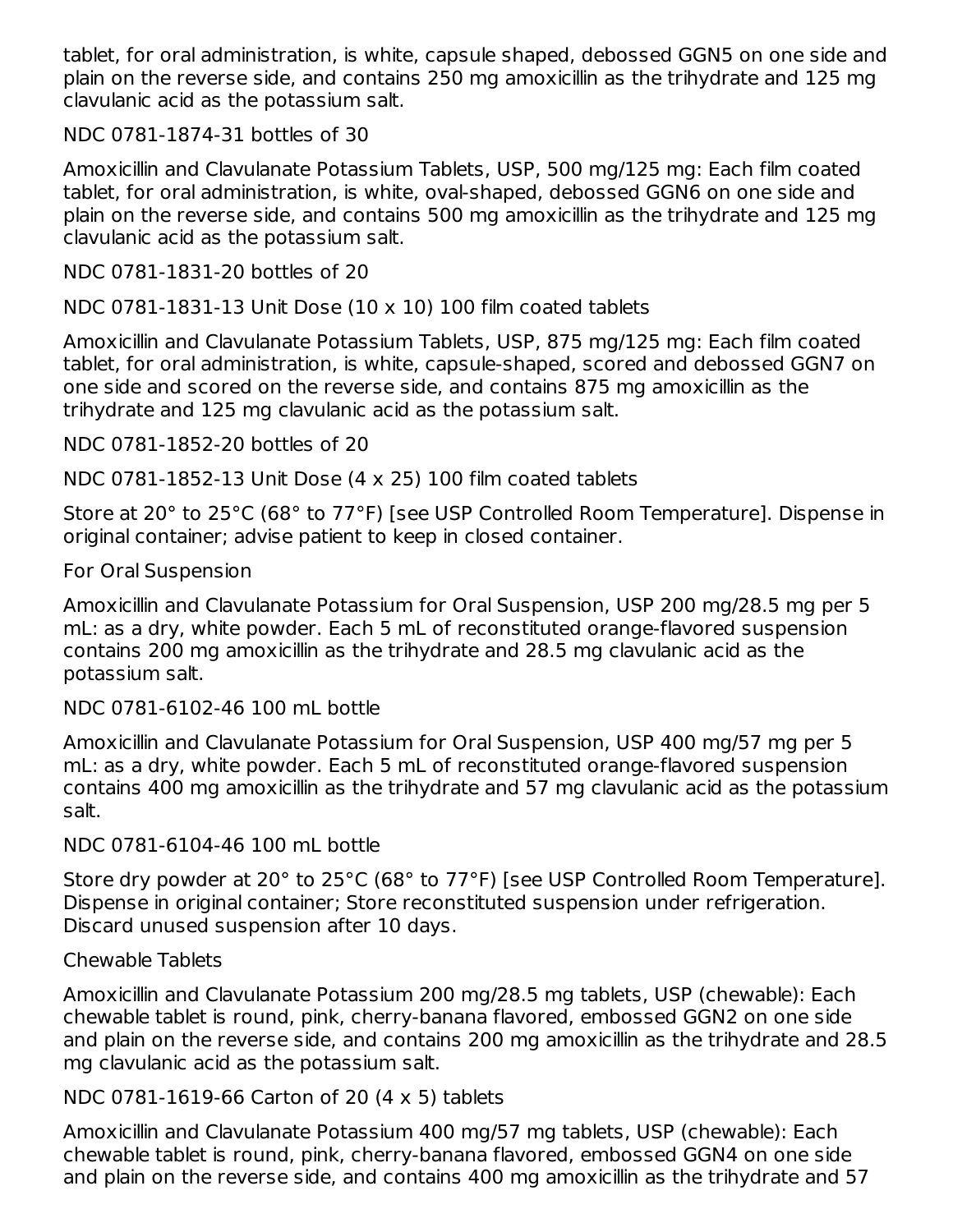mg clavulanic acid as the potassium salt.

### NDC 0781-1643-66 Carton of 20 (4 x 5) tablets

Store at 20° to 25°C (68° to 77°F) [see USP Controlled Room Temperature]. Dispense in original container.

### KEEP OUT OF REACH OF CHILDREN.

### 17.1 Information for Patients

Patients should be informed that amoxicillin and clavulanate potassium may be taken every 8 hours or every 12 hours, depending on the dose prescribed. Each dose should be taken with a meal or snack to reduce the possibility of gastrointestinal upset.

Patients should be counseled that antibacterial drugs, including amoxicillin and clavulanate potassium, should only be used to treat bacterial infections. They do not treat viral infections (e.g., the common cold). When amoxicillin and clavulanate potassium is prescribed to treat a bacterial infection, patients should be told that although it is common to feel better early in the course of therapy, the medication should be taken exactly as directed. Skipping doses or not completing the full course of therapy may: (1) decrease the effectiveness of the immediate treatment, and (2) increase the likelihood that bacteria will develop resistance and will not be treatable by amoxicillin and clavulanate potassium or other antibacterial drugs in the future.

Counsel patients that diarrhea is a common problem caused by antibacterials, and it usually ends when the antibacterial is discontinued. Sometimes after starting treatment with antibacterials, patients can develop watery and bloody stools (with or without stomach cramps and fever) even as late as 2 or more months after having taken their last dose of the antibacterial. If diarrhea is severe or lasts more than 2 or 3 days, patients should contact their physician.

Patients should be advised to keep suspension refrigerated. Shake well before using. When dosing a child with the suspension (liquid) of amoxicillin and clavulanate potassium, use a dosing spoon or medicine dropper. Be sure to rinse the spoon or dropper after each use. Bottles of suspension of amoxicillin and clavulanate potassium may contain more liquid than required. Follow your doctor's instructions about the amount to use and the days of treatment your child requires. Discard any unused medicine.

Patients should be aware that amoxicillin and clavulanate potassium contains a penicillin class drug product that can cause allergic reactions in some individuals.

CLINITEST® is a registered trademark of Miles, Inc.

### 46276381

Manufactured by Sandoz GmbH for Sandoz Inc., Princeton, NJ 08540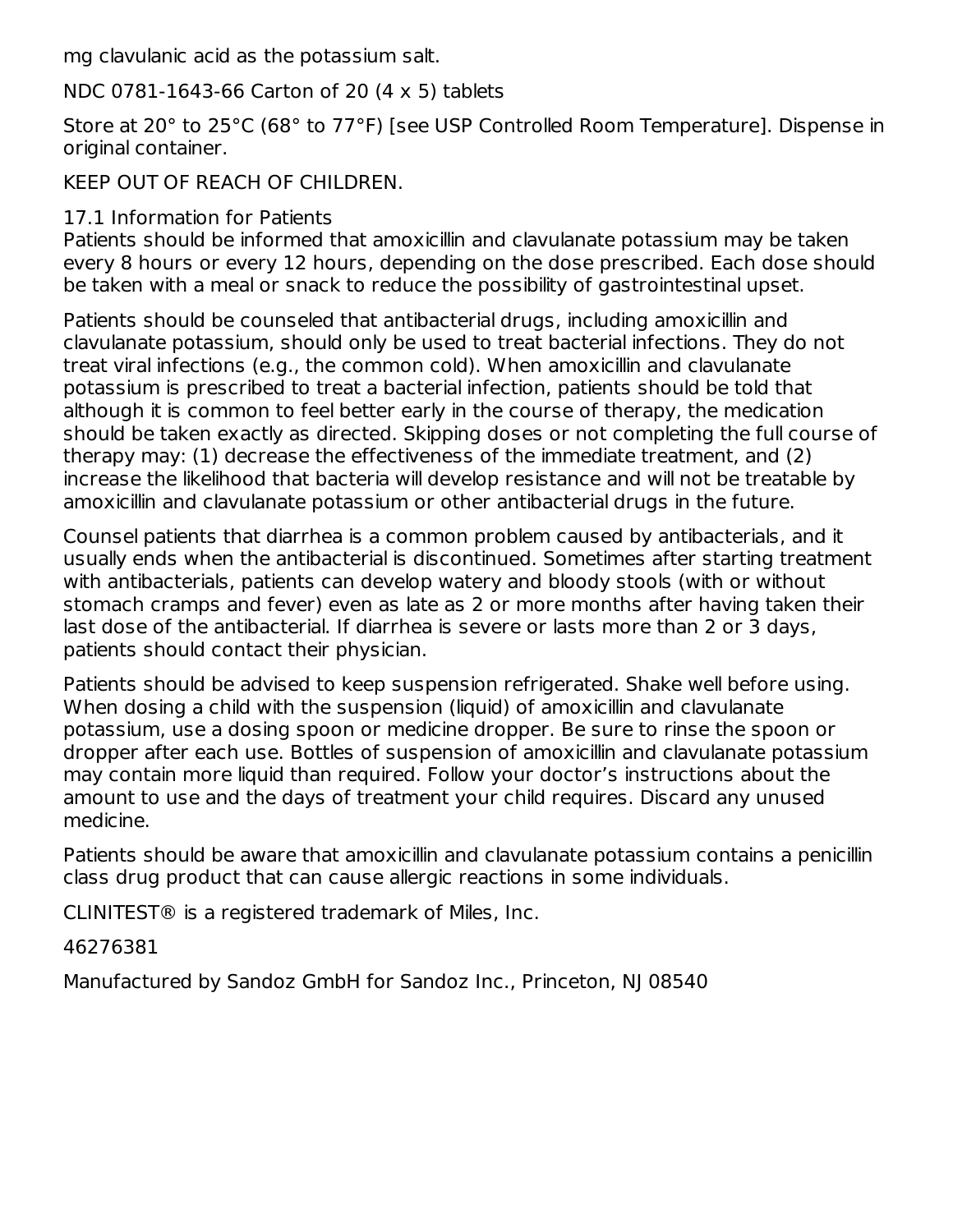

# **AMOXICILLIN AND CLAVULANATE POTASSIUM**

amoxicillin and clavulanate potassium tablet, film coated

| <b>Product Information</b>                                                                                         |                                          |                              |                                  |                                   |                 |  |
|--------------------------------------------------------------------------------------------------------------------|------------------------------------------|------------------------------|----------------------------------|-----------------------------------|-----------------|--|
| <b>Product Type</b>                                                                                                | <b>HUMAN PRESCRIPTION</b><br><b>DRUG</b> | <b>Item Code</b><br>(Source) | NDC:72189-281(NDC:0781-<br>1831) |                                   |                 |  |
| <b>Route of Administration</b>                                                                                     | ORAL                                     |                              |                                  |                                   |                 |  |
|                                                                                                                    |                                          |                              |                                  |                                   |                 |  |
| <b>Active Ingredient/Active Moiety</b>                                                                             |                                          |                              |                                  |                                   |                 |  |
|                                                                                                                    | <b>Ingredient Name</b>                   |                              |                                  | <b>Basis of Strength Strength</b> |                 |  |
| <b>AMOXICILLIN</b><br>AMOXICILLIN (UNII: 804826J2HU) (AMOXICILLIN ANHYDROUS - UNII:9EM05410Q9)<br><b>ANHYDROUS</b> |                                          |                              |                                  |                                   | 500 mg          |  |
| <b>CLAVULANATE POTASSIUM (UNII: Q420MW3AT8) (CLAVULANIC ACID -</b><br><b>CLAVULANIC ACID</b><br>UNII:23521W1S24)   |                                          |                              |                                  | 125 mg                            |                 |  |
|                                                                                                                    |                                          |                              |                                  |                                   |                 |  |
| <b>Inactive Ingredients</b>                                                                                        |                                          |                              |                                  |                                   |                 |  |
| <b>Ingredient Name</b>                                                                                             |                                          |                              |                                  |                                   | <b>Strength</b> |  |
| ETHYLCELLULOSE, UNSPECIFIED (UNII: 7Z8S9VYZ4B)                                                                     |                                          |                              |                                  |                                   |                 |  |
| MAGNESIUM STEARATE (UNII: 70097M6I30)                                                                              |                                          |                              |                                  |                                   |                 |  |
| <b>SILICON DIOXIDE (UNII: ETJ7Z6XBU4)</b>                                                                          |                                          |                              |                                  |                                   |                 |  |
| SODIUM STARCH GLYCOLATE TYPE A POTATO (UNII: 5856J3G2A2)                                                           |                                          |                              |                                  |                                   |                 |  |
| <b>TITANIUM DIOXIDE (UNII: 15FIX9V2JP)</b>                                                                         |                                          |                              |                                  |                                   |                 |  |
| TRIETHYL CITRATE (UNII: 8Z96QXD6UM)                                                                                |                                          |                              |                                  |                                   |                 |  |
| MICROCRYSTALLINE CELLULOSE (UNII: OP1R32D61U)                                                                      |                                          |                              |                                  |                                   |                 |  |
| HYPROMELLOSE, UNSPECIFIED (UNII: 3NXW29V3WO)                                                                       |                                          |                              |                                  |                                   |                 |  |
| TALC (UNII: 7SEV7J4R1U)                                                                                            |                                          |                              |                                  |                                   |                 |  |
| <b>CETYL ALCOHOL (UNII: 936 ST6 CN)</b><br>SODIUM LAURYL SULFATE (UNII: 368GB5141J)                                |                                          |                              |                                  |                                   |                 |  |
|                                                                                                                    |                                          |                              |                                  |                                   |                 |  |

#### **Product Characteristics**

г

| Color           | white       | <b>Score</b>        | no score |
|-----------------|-------------|---------------------|----------|
| <b>Shape</b>    | <b>OVAL</b> | <b>Size</b>         | 21mm     |
| <b>Flavor</b>   |             | <b>Imprint Code</b> | GGN6     |
| <b>Contains</b> |             |                     |          |